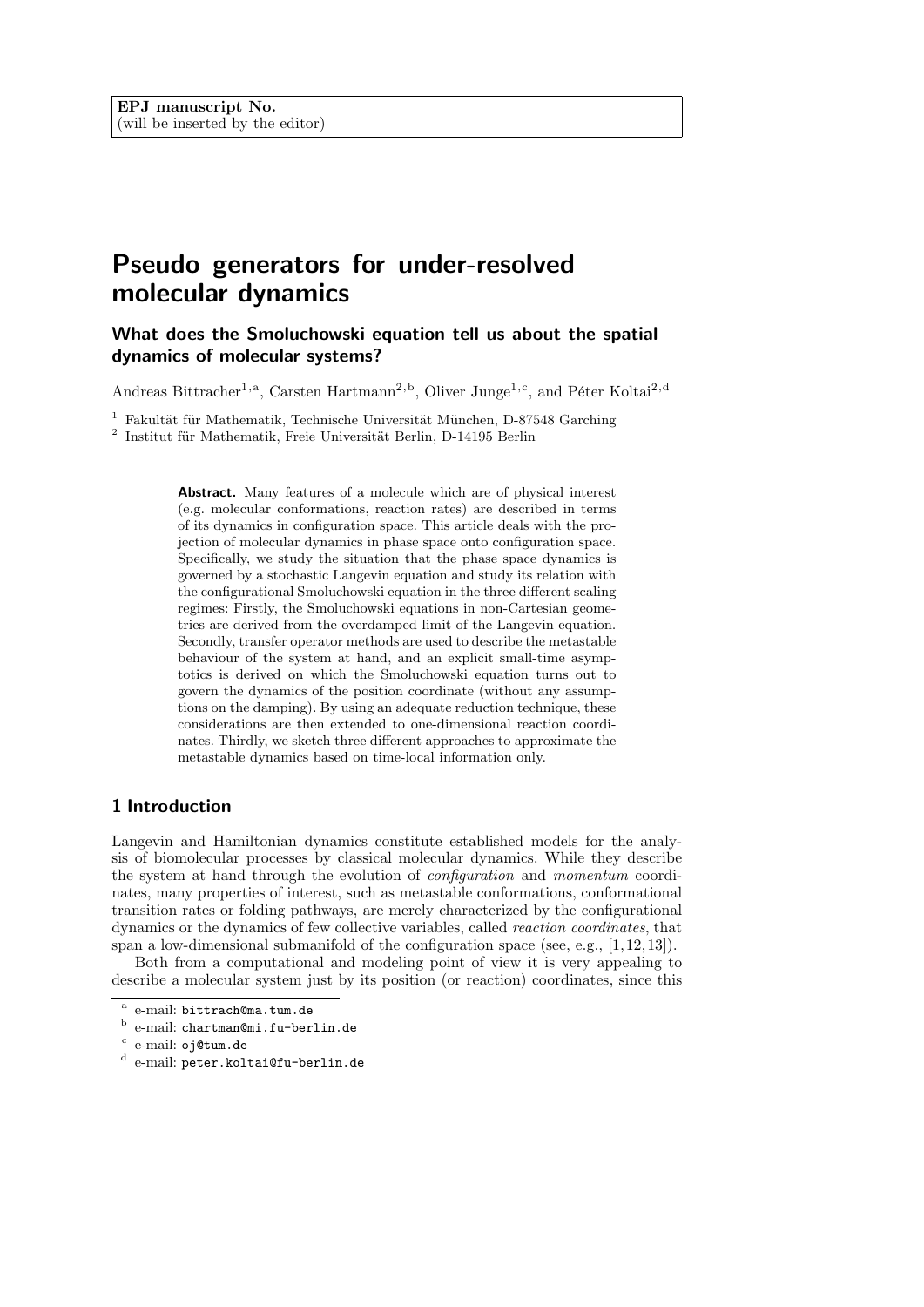drastically reduces the dimensionality of the problem. Over decades, it has been of major interest to derive equations which govern the evolution of these coordinates either exactly  $[44, 28]$ , or approximately with the smallest possible error  $[4, 26]$ . One popular model for molecular dynamics in position space that comes under various names like overdamped Langevin dynamics, Brownian dynamics, Kramers equation or Smoluchwski equation is obtained by the so-called Smoluchowski-Kramers approximation of the Langevin equation [39, 24, 17]. Yet it is unclear whether there are conditions beyond the asymptotic regime of the Kramers-Smoluchowski approximation, under which the Smoluchowski equation accurately captures e.g., the folding dynamics of a protein in terms of a one-dimensional reaction coordinate.

In this article, we discuss the accuracy of the Smoluchowski equation for the spatial dynamics of a molecular system under various parameter regimes where, in each case, our analysis departs from the Langevin equation in phase space.<sup>1</sup> Our presentation of the topic is not claimed to be exhaustive; it rather reflects the authors' interests, and their wish to understand how the hierarchies of models used in molecular dynamics relate to each other. This contribution discusses three topics:

- (a) What is the appropriate generalization of the Smoluchowski equation in generalized (non-Cartesian) coordinates, to be used, for example, in reduced-order models of protein folding or polymers, and how is it related to a phase space description of a molecular system?
- (b) Is there a closed equation for the spatial dynamics on small time intervals if the underlying phase space dynamics is governed by a Langevin equation?
- (c) How well (and in which sense) is a system's metastable behaviour approximated by the Smoluchowski dynamics when the phase space dynamics is generated by Langevin dynamics? What are the time scale regimes on which the approximation of the metastable dynamics by the Smoluchowski equation may be used?

The manuscript is organized as follows: Section 2 introduces the basic model of molecular dynamics in terms of deterministic and stochastic differential equations and describes an operator-based framework for the evolution of probability densities under these dynamics. This section also introduces the formulations of the stochastic equations in generalized coordinates in a non-Euclidean space. Section 3 reviews the concept of metastability based on density fluctuations in position space and establishes a connection between Langevin and Smoluchowski dynamics on short time scales. A numerically exploitable scheme which replaces the complicated position space density transport by a rescaled Smoluchowski transport is described, along with asymptotic error estimates. Section 4 reviews the approximation quality of these methods, gives improved error estimates and discusses the extension to longer times scales. A summary and possible future directions are given in Section 5.

## 2 Trajectory- and ensemble-based views

We consider a dynamical system described by  $d = 3n$  positional degrees of freedom that represent a system of n particles. Let  $\mathcal{Q} \subset \mathbb{R}^d$  denote the corresponding configuration space and  $V(q)$  the potential energy of a given particle configuration  $q \in \mathcal{Q}$  where we assume that the function  $V : \mathcal{Q} \to \mathbb{R}$  is at least twice continuously differentiable, polynomially growing at infinity and bounded from below.

<sup>&</sup>lt;sup>1</sup> We use the terms *spatial, position(al)*, and *configuration(al)* interchangeably, when referring to coordinates or dynamics.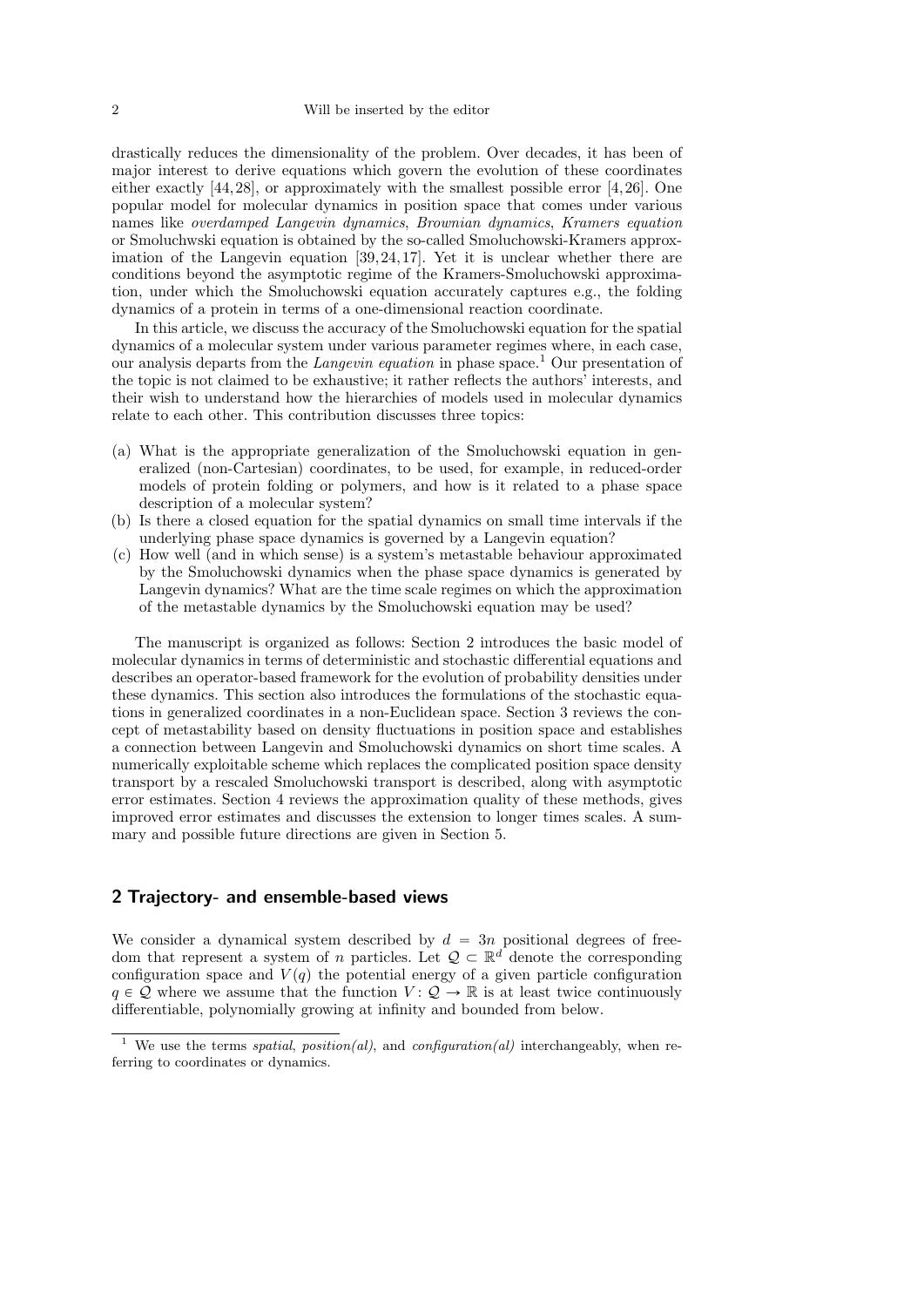#### 2.1 Models for molecular dynamics

We introduce three typical models for molecular dynamics. The simplest model to describe the motion  $(q_t)_{t\geq0}$  of the particles in vacuum, i.e. without external influences like a solvent is given by Hamilton's equations

$$
\begin{aligned}\n\frac{dq}{dt} &= \nabla_p H(q, p) \\
\frac{dp}{dt} &= -\nabla_q H(q, p) ,\n\end{aligned} \tag{1}
$$

where  $p \in \mathcal{P} = \mathbb{R}^d$  denotes the vector of conjugate particle momenta, and

$$
H = \frac{1}{2}p \cdot M^{-1}p + V(q)
$$

is the Hamiltonian (total energy) of the system, with  $M = \text{diag}(m_1, \ldots, m_d)$  denoting the mass matrix. Depending on the type of system or when transformed to generalized coordinates, the mass matrix  $M$  can be a general symmetric positive-definite, possibly position-dependent matrix.

In the presence of a heat bath or solvent, one typically adds a drift-diffusion term, arriving at the Langevin equation,

$$
\begin{aligned} \frac{dq}{dt} &= \nabla_p H(q, p) \\ \frac{dp}{dt} &= -\nabla_q H(q, p) - \gamma \nabla_p H(q, p) + \sigma \xi_t \end{aligned} \tag{2}
$$

The term  $-\gamma \nabla_p H = -\gamma M^{-1}p$ , with  $\gamma \in \mathbb{R}^{d \times d}$  being symmetric positive definite, models the drag through the solvent, the term  $\sigma \xi_t$  accounts for random collisions with the solvent particles [31]. Here,  $(\xi_t)_{t\geq0}$  is an uncorrelated, zero-mean white noise process that can be formally interpreted as the (generalized) derivative of a standard d-dimensional Brownian motion, and  $\sigma \sigma^T \in \mathbb{R}^{d \times d}$  is the noise covariance matrix, In order to keep the system at a constant average kinetic energy, damping and excitation have to be balanced, which is ensured by assuming that noise and drag coefficients satisfy the fluctuation-dissipation relation

$$
2\gamma = \beta \sigma \sigma^T,
$$

where  $\beta > 0$  is the inverse temperature in the system. Choosing  $\gamma$  or  $\sigma$  is a modelling issue and thus depends on the particular problem at hand; see, e.g., [7]. As we will see later on, both  $\gamma$  and  $\sigma$  may even be position dependent.

If the friction in the system is uniformly large, i.e.  $v \cdot \gamma v \gg v \cdot Mv$  for all  $v \in \mathbb{R}^d$ , the Langevin equation can be replaced by the Smoluchowski equation

$$
\gamma \frac{dq}{dt} = -\nabla V(q) + \sigma \xi_t, \qquad (3)
$$

or, using the common notation for Itô stochastic differential equations (see [32]).

$$
\gamma dq_t = -\nabla V(q_t)dt + \sigma dw_t,
$$

where  $w_t$  is a standard Brownian motion in  $\mathbb{R}^d$ . (In the following we will interpret stochastic differential equations such as  $(2)$  or  $(3)$  in the sense of Itô.) The Smoluchowski equation is also termed overdamped Langevin equation and can be derived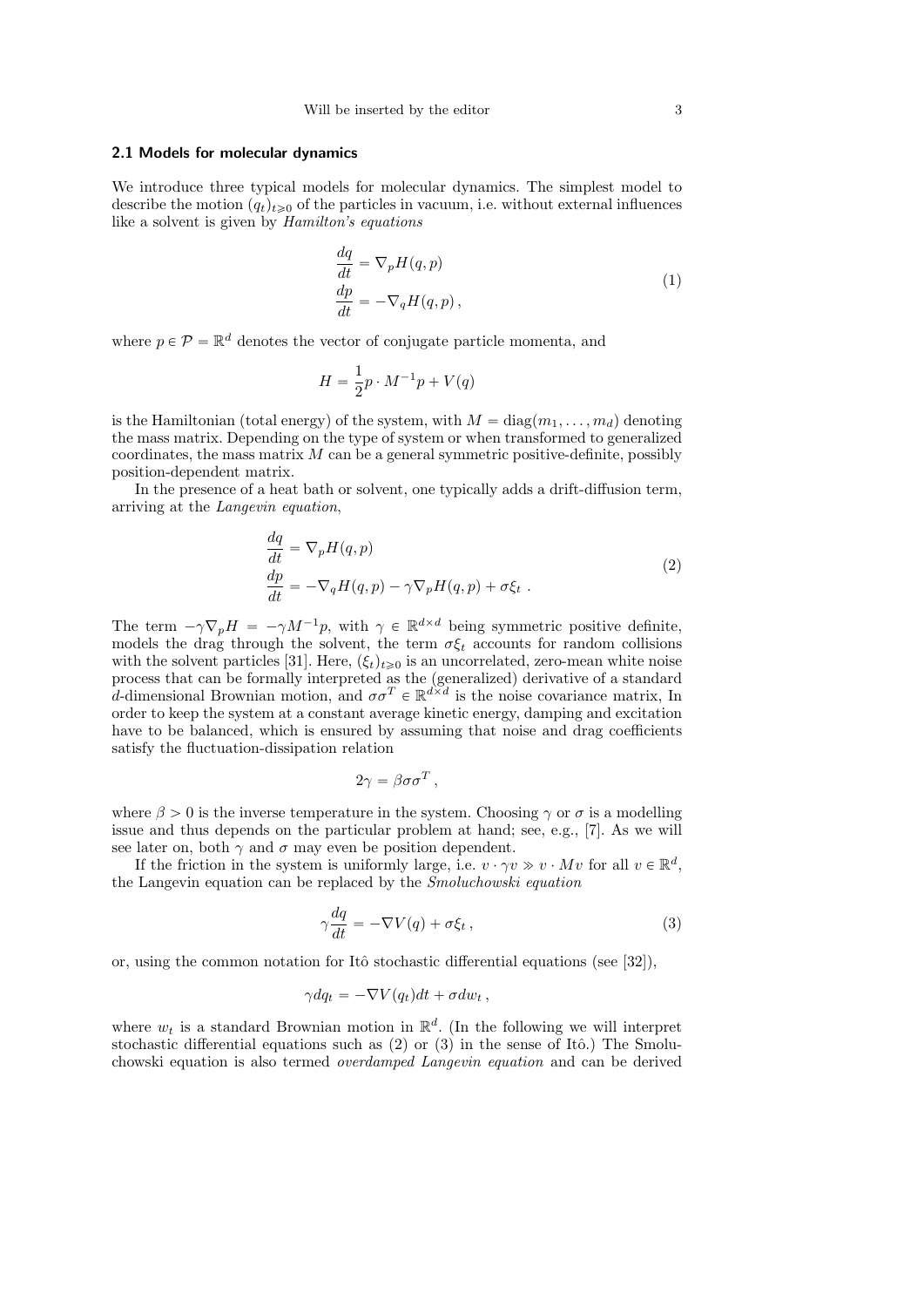from (2) by letting  $v \cdot \gamma v \to \infty$  keeping all other parameters fixed [31].

In some cases a description of the stochastic dynamics in a different coordinate system is needed. The aim of this subsection therefore is to derive the Smoluchowski equation in generalized coordinates. This is most conveniently done by resorting to the canonical form of the Langevin equation (2) that we will state first.

Langevin equation in generalized coordinates. To state the Langevin equation (2) in canonical form, we consider a diffeomorphism  $\Phi: \mathcal{Q}' \to \mathcal{Q}$  between configuration spaces that has a cotangent lift  $T^*\Phi: \mathcal{X} \to \mathcal{X}'$  given by

$$
(q,p) \mapsto (\varPhi^{-1}(q), ((\nabla \varPhi \circ \varPhi^{-1})(q))^T p) .
$$

Using Ito's formula [32], the Langevin equation (2) can be written in the new configuration variables  $u = \Phi^{-1}(q)$  and their conjugate momenta  $v = ((\nabla \Phi \circ \Phi^{-1})(q))^T p$ : introducing the new (possibly position-dependent) drag and noise coefficients by

$$
\tilde{\gamma} = \nabla \Phi^T \gamma \nabla \Phi, \quad \tilde{\sigma} = \nabla \Phi^T \sigma,
$$
\n(4)

the Langevin equation can be recast as [19, 21]

$$
\begin{aligned}\n\frac{du}{dt} &= \nabla_v \tilde{H}(u, v) \\
\frac{dv}{dt} &= -\nabla_u \tilde{H}(u, v) - \tilde{\gamma}(u)\nabla_v \tilde{H}(u, v) + \tilde{\sigma}(u)\xi_t.\n\end{aligned} \tag{5}
$$

Here  $\tilde{H}$  denotes the push-forward of the Hamiltonian H to the new coordinate system,

$$
\tilde{H}(u, v) = \frac{1}{2}v \cdot (G(u))^{-1}v + \tilde{V}(u),
$$

with  $\tilde{V} = V \circ \Phi^{-1}$  and  $G = \nabla \Phi^{T} M \nabla \Phi$  being the mass metric tensor induced by the transformation Φ.

It can be readily seen that, when the original drag and noise coefficients satisfy the fluctuation-dissipation relation, then so do the transformed coefficients:

$$
2\tilde{\gamma} = \beta \tilde{\sigma} \tilde{\sigma} \,. \tag{6}
$$

Derivation of the Smoluchowski equation in generalized coordinates. It is now possible to derive the Smoluchowski equation in generalized coordinates from the canonical Langevin dynamics  $(5)$  using formal asymptotics. To this end, let us scale the original drag and noise coefficients according to  $\gamma \mapsto \gamma/\varepsilon$  and  $\sigma \mapsto \sigma/\sqrt{\varepsilon}$  where  $\varepsilon > 0$  is a small parameter. Clearly, the scaling preserves the fluctuation-dissipation relation (6), and it leads to the Langevin equation

$$
\begin{aligned}\n\frac{du}{dt} &= \nabla_v H(u, v) \\
\frac{dv}{dt} &= -\nabla_u H(u, v) - \frac{1}{\varepsilon} \gamma(u) \nabla_v H(u, v) + \frac{1}{\sqrt{\varepsilon}} \sigma(u) \xi_t \,. \n\end{aligned} \tag{7}
$$

For notational convenience, we have dropped the twiddle signs on the transformed Hamiltonian H and the coefficients  $\gamma$  and  $\sigma$ . To study the  $\varepsilon \to 0$  limit of (7) we seek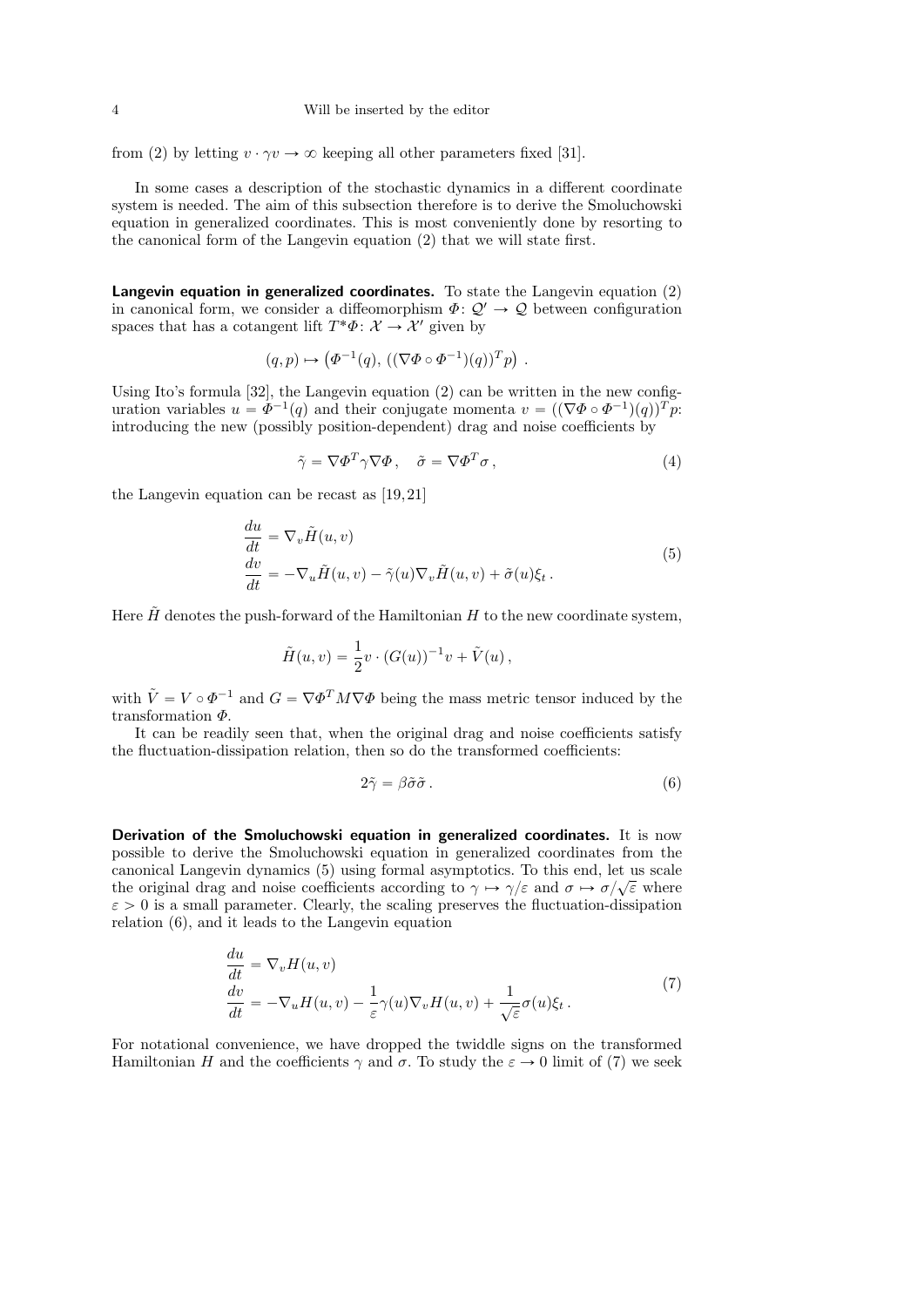a perturbative expansion of the associated backward Kolmogorov equation<sup>2</sup>

$$
\partial_t \phi^{\varepsilon}(u, v, t) = A_{\text{Lan}} \phi^{\varepsilon}(u, v, t), \quad \phi^{\varepsilon}(u, v, 0) = \phi_0(u, v)
$$
\n(8)

following the approach described in [33, 35]. To begin with, we notice that the backward operator  $A_{\text{Lan}}$  in (8) admits the decomposition (see also p. 8 below)

$$
A_{\text{Lan}} = A_{\text{Ham}} + \frac{1}{\varepsilon} A_{\text{OU}} \,,
$$

with

$$
A_{\text{Ham}} = \nabla_v H \cdot \nabla_u - \nabla_u H \cdot \nabla_v
$$

and

$$
A_{\rm OU} = \frac{1}{2}\sigma\sigma^T\colon \nabla_v^2 - (\gamma G^{-1}v) \cdot \nabla_v
$$

We consider a perturbative solution of (8) that is of the form

$$
\phi^{\varepsilon} = \phi_0 + \varepsilon \phi_1 + \varepsilon^2 \phi_2 + \dots
$$

with  $\phi_i = \phi_i(u, v, t)$ . Inserting the ansatz into the backward equation and equating powers of  $\varepsilon$  we obtain a hierarchy of equations, the first three of which read

$$
A_{\text{OU}}\phi_0 = 0\tag{9}
$$

$$
A_{\text{OU}}\phi_1 = \partial_t \phi_0 - A_{\text{Ham}}\phi_0 \tag{10}
$$

$$
A_{\text{OU}}\phi_2 = \partial_t \phi_1 - A_{\text{Ham}}\phi_1. \tag{11}
$$

Note that  $A_{\text{OU}}$  is a second-order differential operator in v with u appearing only as a parameter. By the assumption that  $\gamma(\cdot)$  is symmetric positive definite with uniformly bounded inverse, (9) implies that  $\phi_0$  does not depend on v. By a standard closure argument (a.k.a. *centering condition*), it thus follows that  $\partial_t \phi_0 = 0$ .

Closely inspecting the resulting equations (10)–(11), the next nontrivial term,  $\phi_1$ , is found to be the solution of the backward equation

$$
\partial_t \psi = -\int_{\mathbb{R}^d} \left( A_{\text{Ham}} A_{\text{OU}}^{-1} A_{\text{Ham}} \psi \right) \varrho_u(v) dv , \qquad (12)
$$

where  $\psi = \psi(u, t)$  is independent of v, and  $\varrho_u$  is the solution to  $A^*_{\text{OU}}\varrho_u = 0$ , with  $A_{\text{OU}}^*$  being the formal  $L^2$  adjoint of  $A_{\text{OU}}$ . Equation (12) must be equipped with a suitable initial condition  $\psi(u, 0) = \psi_0(u)$ .

Before we evaluate the right hand side of  $(12)$ , a few remarks are in order:

1. The function  $\varrho_u$  in (12) is unique invariant probability density with respect to the Lebesue measure on the momentum space  $\mathcal{P}' = T^*_{u} \mathcal{Q}'$  (that we can identify with  $\mathbb{R}^d$ ) of the Ornstein–Uhlenbeck process generated by  $A_{\text{OU}}$ . It is given by

$$
\varrho_u(v) = \left(\frac{\beta}{2\pi}\right)^{n/2} \left(\det(G(u))\right)^{-1/2} \exp\left(-\frac{\beta}{2}v \cdot (G(u))^{-1}v\right) \tag{13}
$$

<sup>2</sup> The Kolmogorov backward equation is a partial differential equation governing the evolution of observables. Specifically, if  $(X_t)_{t\geq0}$  is the solution of an Ito stochastic differential equation, such as (7), then, for any integrable function  $\phi_0 \colon \mathcal{X} \to \mathbb{R}$ ,

$$
\phi(x,t) = \mathbb{E}_x[\phi_0(X_t)]
$$

satisfies  $\partial_t \phi = A\phi$  with initial condition  $\phi(x, 0) = \phi_0(x)$ . Here A is the infinitesimal generator associated with the process  $(X_t)_{t\geq0}$ , and  $\mathbb{E}_x[\cdot]$  denotes the conditional expectation over all realizations of the process starting at  $X_0 = x$ . We introduce the dual concept of *forward* equation and the corresponding generator in Section 2.2; cf. also [32].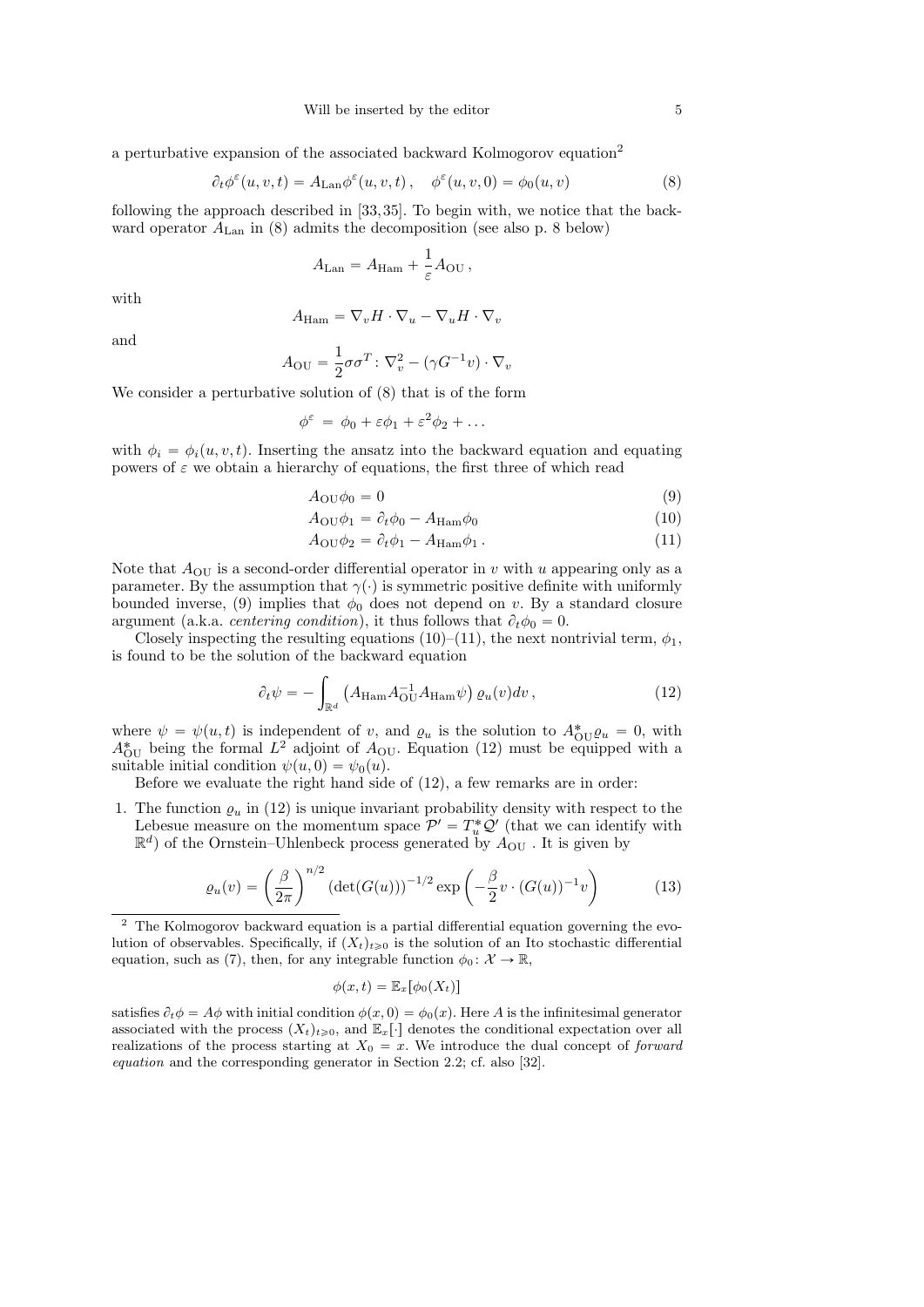and satisfies  $A_{\text{OU}}^* \varrho_u = 0$ .

2. The inverse of the operator  $A_{\text{OU}}$  is only unambiguously defined when it is acting on functions that are in the range of  $A_{\text{OU}}$ , which, by the Fredholm alternative, is the orthogonal complement of the kernel of its adjoint: \*

$$
V_0 = \left\{ f \in L^2(\mathcal{X}', \mu) : \int_{\mathcal{P}} f(v, u) \varrho_u(v) dv = 0 \right\} \subset L^2(\mathcal{X}', \mu) .
$$

Note that  $A_{\text{Ham}} \psi \in V_0$  for  $\psi$  independent of v, and, as a consequence,  $A_{\text{OU}}^{-1}$  in (12) is well defined.

3. The formal expansion suggests that the solution of the Langevin-based backward equation (8) and the solution to the limiting system (12) satisfy

$$
\|\phi^{\varepsilon}(\cdot,t) - \psi(\cdot,t/\varepsilon)\|_{V} \to 0, \quad \varepsilon \to 0.
$$
\n(14)

for some suitable norm on  $V \subset L^2(\mathcal{X}, \mu)$ . Indeed, standard results from homogenization theory for parabolic partial differential equations (e.g. [33, 34]) suggest that, under certain regularity assumptions on the coefficients, the convergence is uniform in  $\mathcal{X} \times (0, T)$  for any finite T, but it remains unclear whether these results carry over to the general situation considered here (cf. also [31, Thm 10.1]).

As we show in the appendix, the operator on the right hand side of (12) reads

$$
\bar{A} = \beta^{-1}\tilde{\Delta} - \nabla V \cdot \tilde{\nabla},\tag{15}
$$

where

$$
\tilde{\nabla} = \gamma^{-1} \nabla
$$
 and  $\tilde{\Delta} = \frac{1}{\sqrt{\det \gamma}} \nabla \cdot (\sqrt{\det \gamma} \gamma^{-1} \nabla),$ 

denote gradient and Laplace-Beltrami operator with respect to  $\gamma$ . The differential operator  $\overline{A}$  has a straighforward interpretation as the infinitesimal (backward) generator of the Smoluchowski dynamics on the configuration space  $\mathcal{Q}' \subset \mathcal{X}'$ , with the position dependent drag matrix acting as metric tensor on  $\mathcal{Q}'$ . Alternatively, one may regard  $\overline{A}$  as the generator of the Smoluchowski dynamics on a Riemannian manifold  $Q^{\dagger}$  endowed with the metric tensor  $h = \nabla \Phi^T \nabla \Phi$  and a position dependent friction matrix  $\gamma$ . Our findings are summarized in the next Lemma.

Lemma 1 The Smoluchowski equation in generalized coordinates reads

$$
\gamma(u)\frac{du}{dt} = -\nabla V(u) + g(u) + \sigma(u)\xi_t, \ \ u_0 = u,
$$
\n(16)

where  $g = (g_1, \ldots, g_n)$  has the entries

$$
g_i = \frac{1}{\beta} \sum_{j,k} \gamma_{ij} \frac{1}{\sqrt{\det \gamma}} \frac{\partial}{\partial u_k} \left( \sqrt{\det \gamma} \gamma^{kj} \right).
$$
 (17)

Remark 1 The additional drift term  $g$  in the Smoluchowski equation is due to the geometry of the configuration manifold  $\mathcal{Q}'$  and the interpretation of the Smoluchowski equation in the sense of Itô. Formally, it can be seen to be related with the first order derivative in the expression for the Laplace Beltrami operator in (15).

Remark 2 The Smoluchowski equation (16) in generalized coordinates likewise follows by transforming the original Smoluchowski equation (3) in Cartesian coordinates to the new coordinate system using Itô's Lemma [32]. As a consequence, the stochastic convergence of the spatial component of the high friction Langevin equation to the solution of the (time-rescaled) Smoluchowski equation that has been proved in [31, Thm. 10.1] should be inherited by its non-Cartesian counterpart too.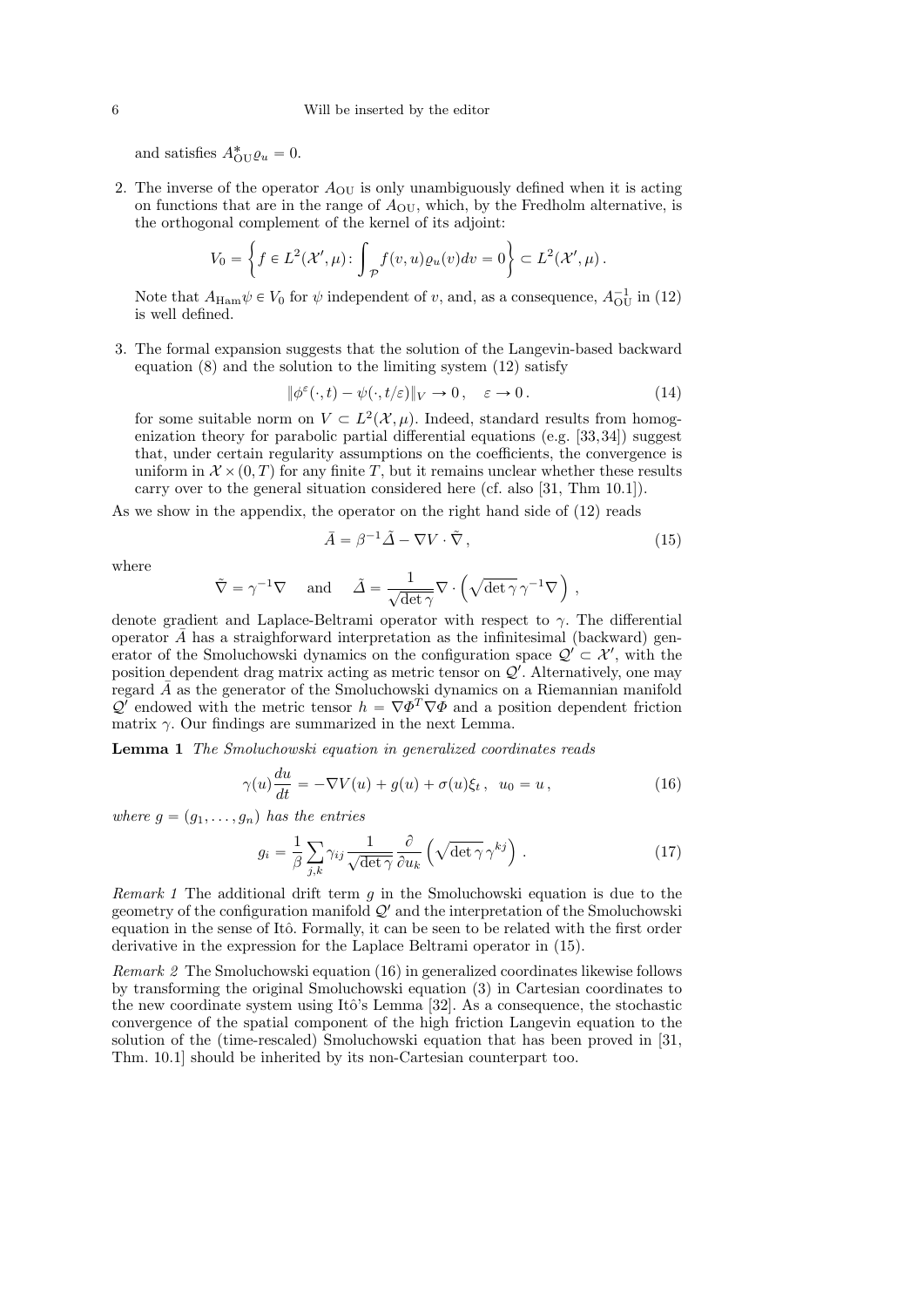#### 2.2 The transfer operator

We shall now examine how probability densities evolve under the Langevin or the Smoluchowski dynamics. To this end, call  $x = (q, p)$  or  $x = q$  the state vector, depending on which type of dynamics is considered, and  $\mathcal{X} = \mathcal{Q} \times \mathcal{P}$  or  $\mathcal{X} = \mathcal{Q}$  the phase space or state space, respectively. For any given  $x_0 \in \mathcal{Q}$ , we seek the probability density  $f_t$  of  $x_t$  for some  $t > 0$  with respect to the natural (Liouville or Lebesgue) measure on X. Now let  $B \subset X$  be any measurable subset of X, and the define stochastic transition function<sup>3</sup> of the dynamics  $(x_t)_{t\geq0}$  by

$$
p(t, x, B) = \text{Prob}\left[x_t \in B \,|\, x_0 = x\right],\tag{18}
$$

Further call

$$
p_{\mu}(t, A, B) := \text{Prob}_{\mu} \left[ x_t \in B \, | \, x_0 \in A \right] \tag{19}
$$

the transition probability between the measurable sets  $A \subset \mathcal{X}$  and  $B \subset \mathcal{X}$ , where Prob<sup>µ</sup> indicates that the initial condition is distributed according to a probability measure  $\mu$ . For the long term macroscopic behaviour of the system, sets A play an important role for which  $p_{\mu}(t, A, A) \approx 1$  for some physically relevant measure  $\mu$  and some characteristic times  $t > 0$ .

Now let an initial density  $f_0 = d\mu/dx$  be given. The density  $f_t$  describing the distribution of the system at time  $t > 0$  is then implicitely given by

$$
\int_{B} f_t(x) d\mu(x) = \int_{\mathcal{X}} f_0(x) p(t, x, B) d\mu(x)
$$
\n(20)

which holds for all measurable sets  $B \subset \mathcal{X}$ . Under certain (mild) conditions [25], which are satisfied by our models,  $f_t$  is uniquely defined by (20). As a consequence, equation (20) can be seen the definition of the *transfer operator with lag time t*:

$$
P^t f_0(x) := f_t(x).
$$

By linearity we can extend the definition of  $P<sup>t</sup>$  from probability densities to arbitrary integrable functions, and it will be convenient in what follows to consider the transfer operator as a family of linear maps  $P^t: L^1(\mathcal{X}, \mu) \to L^1(\mathcal{X}, \mu)$ . This family of linear operators has the Chapman-Kolmogorov (or semigroup) property:

(i) 
$$
P^0 f = f
$$
,  
(ii)  $P^{t+s} f = P^t (P^s f)$  for all  $s, t \ge 0$ .

We also have that non-expansiveness in the induced operator norm,  $||P^t|| \leq 1$ , and positivity,  $P^t f \geq 0$  for  $f \geq 0$ .

The transition probabilities (19) can be conveniently expressed in terms of the transfer operator. If we define the scalar product on the space  $L^2(\mathcal{X}, \mu)$  of square integrable functions by

$$
\langle f, g \rangle_{\mu} = \int_{\mathcal{X}} f(x) g(x) \mu(dx) ,
$$

then, for any measurable set A with  $\mu(A) > 0$ ,

$$
p_{\mu}(t, A, B) = \frac{1}{\mu(A)} \int_B P^t \chi_A d\mu = \frac{1}{\mu(A)} \int_{\mathcal{Q}} P^t \chi_A \chi_B d\mu = \frac{\langle P^t \chi_A, \chi_B \rangle_{\mu}}{\langle \chi_A, \chi_A \rangle_{\mu}}
$$

with  $\chi$  being the indicator function.

 $3$  It is common to denote the transition function and transition probabilities by p. We hope that the clash in the notation with the conjugate momenta is not going to confuse the reader, since the transition function and -probabilities are always going to be functions of three variables.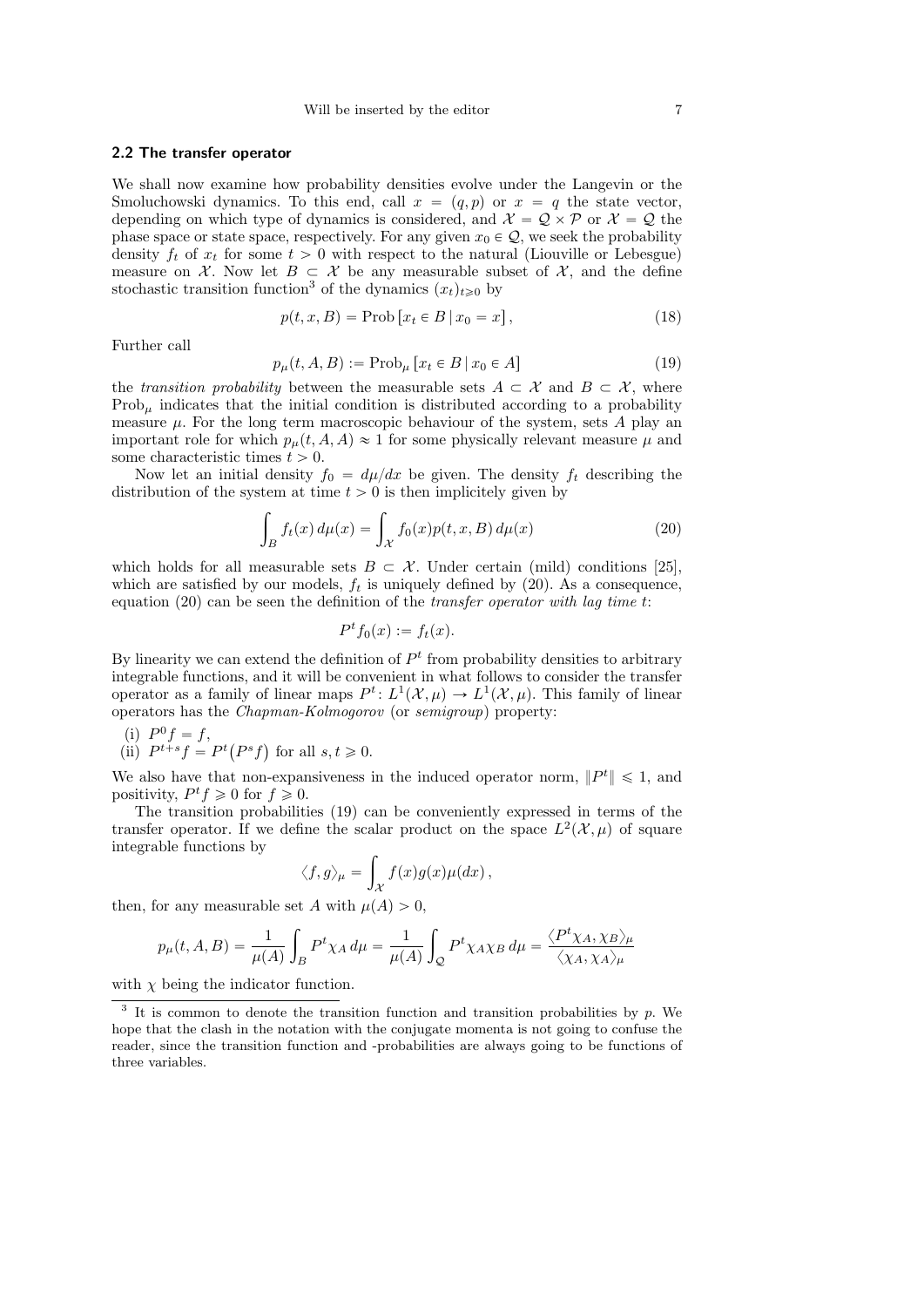The forward generator. The semigroup property means that  $P<sup>t</sup>$  is "memoryless", i.e. that  $(1)$ – $(3)$  generate a Markov process. Noting that

$$
P^t = \left(P^{t/n}\right)^n,
$$

we may conclude all relevant information about the density transport is already contained in  $P^{\tau}$  for arbitrarily small  $\tau$ . This is formalized by looking at the operator

$$
Lf = \lim_{\tau \to 0} \frac{P^{\tau}f - f}{\tau} \tag{21}
$$

that is defined for all  $f$ , for which the limit exists.  $L$  is called the *forward generator* or *infinitesimal generator* of  $P^t$ .

For the Hamiltonian dynamics (1) and functions  $f \in C^1(\mathcal{X})$ , where  $C^1$  is equipped with the supremum norm, the operator  $L$  is given by

$$
L_{\text{Ham}} = \nabla_q H \cdot \nabla_p - \nabla_p H \cdot \nabla_q \,,\tag{22}
$$

where the dot denotes the Euclidean inner product, and  $\nabla_q$ ,  $\nabla_p$  are the gradients with respect to q or p. In case of Langevin dynamics (2) and  $f \in C^2(\mathcal{X})$ , we have

$$
L_{\text{Lan}} = L_{\text{Ham}} + \frac{1}{2}\sigma\sigma^T \colon \nabla_p^2 + \gamma \nabla_p H \cdot \nabla_p + \gamma \colon \nabla_p^2 H \,, \tag{23}
$$

where the notation  $A: B := \text{tr}(A^T B)$  denotes the inner product between matrices  $A, B \in \mathbb{R}^{d \times d}$ , and  $\nabla_p^2$  denotes the matrix of second derivatives with respect to p. Finally, the generator of the Smoluchowski dynamics (3) reads

$$
L_{\text{Smol}} = \beta^{-1} \gamma^{-1} \colon \nabla_q^2 + \left( \gamma^{-1} \nabla_q V \right) \cdot \nabla_q + \gamma^{-1} \colon \nabla^2 V \,, \tag{24}
$$

with  $\nabla_q^2$  being the matrix of second derivatives in q, and we have used that  $2\gamma = \beta \sigma \sigma^T$ .

Fokker-Planck equations and invariant measures. By definition of the forward generator, the evolution of probability densities  $f_t$  associated with any of the stochastic dynamics  $(2)$ – $(3)$  is described by a parabolic transport equation of the form

$$
\partial_t f_t = Lf_t, \quad f_{t=0}(x) = g(x), \tag{25}
$$

that are called Kolmogorov forward equations or Fokker–Plack equations [23], with L being either  $L_{\text{Lan}}$  or  $L_{\text{Smol}}$ . When  $\gamma = 0$ , then the Fokker-Planck equation with  $L_{\text{Lan}}$ turns into the Lioville equation that describes the transport of probability densities under the Hamiltonian dynamics (1).

Probability measures that are invariant under the dynamics play a prominent role. The corresponding densities are fixed points of  $P^t$  for any  $t \geq 0$ , and equation (21) implies that they lie in the kernel of  $L$ . For the stochastic processes considered here, the invariant density can be shown to be unique (cf. [32]). For the Langevin dynamics (2), the unique invariant probability density is the canonical density

$$
f_{\text{can}}(q, p) = \frac{1}{Z} \exp(-\beta H(q, p))
$$
  
= 
$$
\underbrace{\frac{1}{Z_{\mathcal{P}}}\exp\left(-\frac{\beta}{2}p \cdot M^{-1}p\right)}_{=: f_{\mathcal{P}}(p)} \underbrace{\frac{1}{Z_{\mathcal{Q}}}\exp(-\beta V(q))}_{=: f_{\mathcal{Q}}(q)},
$$
(26)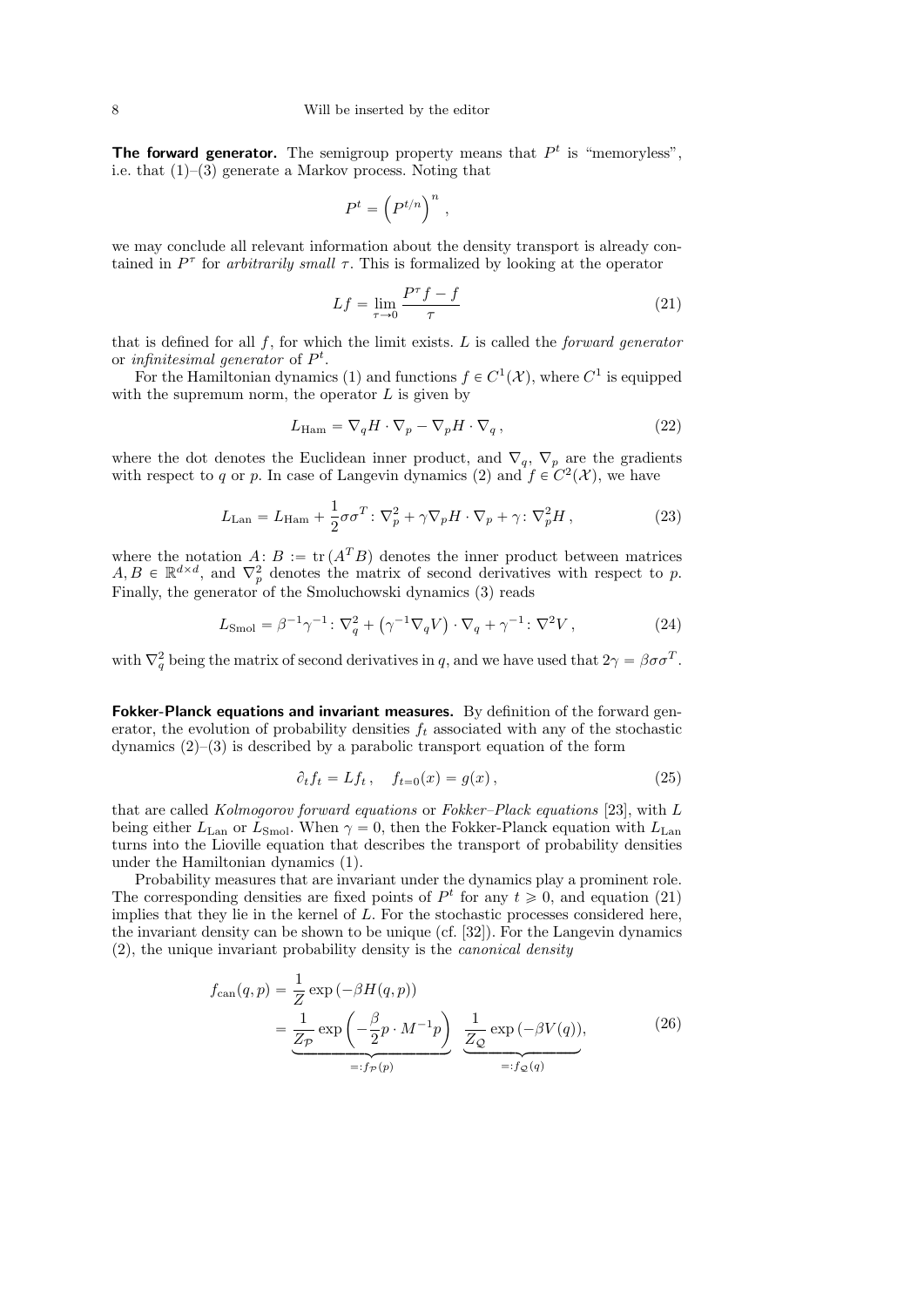with  $Z = Z_{\mathcal{P}} Z_{\mathcal{Q}}$  and

$$
Z_{\mathcal{P}} = \int_{\mathcal{P}} \exp\left(-\frac{\beta}{2}p \cdot M^{-1}p\right) dp, \quad Z_{\mathcal{Q}} = \int_{\mathcal{P}} \exp\left(-\beta V(q)\right) dq.
$$

For the Smoluchowski dynamics (3), the unique invariant measure has the density  $f_{\mathcal{Q}}(q)$ , which is called the *Boltzmann density* or *Gibbs-Boltzmann density*. (We assume throughout that  $\exp(-\beta V)$  is integrable).

Under fairly mild assumptions on the potential  $V$ , the invariant densities can be shown to be the unique asymptotically stable fixed point of  $P^t$ , which implies that  $P<sup>t</sup>f<sub>0</sub>$  converges to the stationary distribution for any initial density  $f<sub>0</sub>$  [30]. The Liouville equation associated with the Hamiltonian dynamics (1) is known to have infinitely many stationary solutions, among which is  $f_{\text{can}}$ .

Remark 3 It can be readily seen that the Smoluchowski dynamics (16) in generalized coordinates  $u \in \mathcal{Q}'$  has the unique invariant probability measure

$$
d\rho(u) = (f_{\mathcal{Q}} \circ \Phi)(u) d\Sigma(u), \qquad (27)
$$

with

$$
d\Sigma(u) = \sqrt{\det h(u)} \, du
$$

being the Riemannian volume element on  $\mathcal{Q}'$  where  $h(u) = (\nabla \Phi^T \nabla \Phi)(u)$  is the corresponding metric tensor. Note that (27) is simply the pullback of the Boltzmann distribution in Cartesian coordinates by the coordinate transformation  $\Phi$ . As a consequence,  $d\rho/du$  is the  $\mathcal{Q}'$ -marginal of the canonical density  $f_{\text{can}}$ , for we can replace the metric tensor h on  $Q'$  by the generalized mass matrix  $G = \nabla \Phi^T M \nabla \Phi$  or the corresponding expression for the friction coefficient  $\gamma$  without changing the invariant measure as the constant mass or drag matrices cancel out.

#### 2.3 More on semigroups and their generators

Before we proceed, let us recall two results relating the transfer operator semigroup and its generator. For our purposes the main connection between them is given by the following

Theorem 1 (Spectral mapping theorem [36]) Let X be a Banach space,  $T^t$ :  $\mathcal{X} \to \mathcal{X}, t \geq 0, a C_0$  semigroup of bounded linear operators (i.e.  $T^t f \to f$  as  $t \to 0$ for every  $f \in \mathcal{X}$ , and  $T^t$  bounded for every t), and let A be its infinitesimal generator. Then

$$
e^{t\sigma_{\bullet}(A)} \subset \sigma_{\bullet}(T^t) \subset e^{t\sigma_{\bullet}(A)} \cup \{0\},\,
$$

with  $\sigma_{\bullet}$  denoting the point spectrum. The corresponding eigenvectors are identical.

Evidently, a function f is an invariant density of  $P<sup>t</sup>$  for all  $t \ge 0$ , if and only if  $Lf = 0$ . Further, since  $||P^t|| \leq 1$ , the eigenvalues of L lie in the left complex half-plane. The family  $P<sup>t</sup>$  can be approximated by a truncated "Taylor series":

**Proposition 1** ([2]) If f is  $2N + 2$  times continuously differentiable and  $L^N f$  is integrable with respect to  $\mu$ , then

$$
\left\| P^t f - \sum_{n=0}^N \frac{t^n}{n!} L^n f \right\| = \mathcal{O}(t^{N+1}) \text{ for } t \to 0.
$$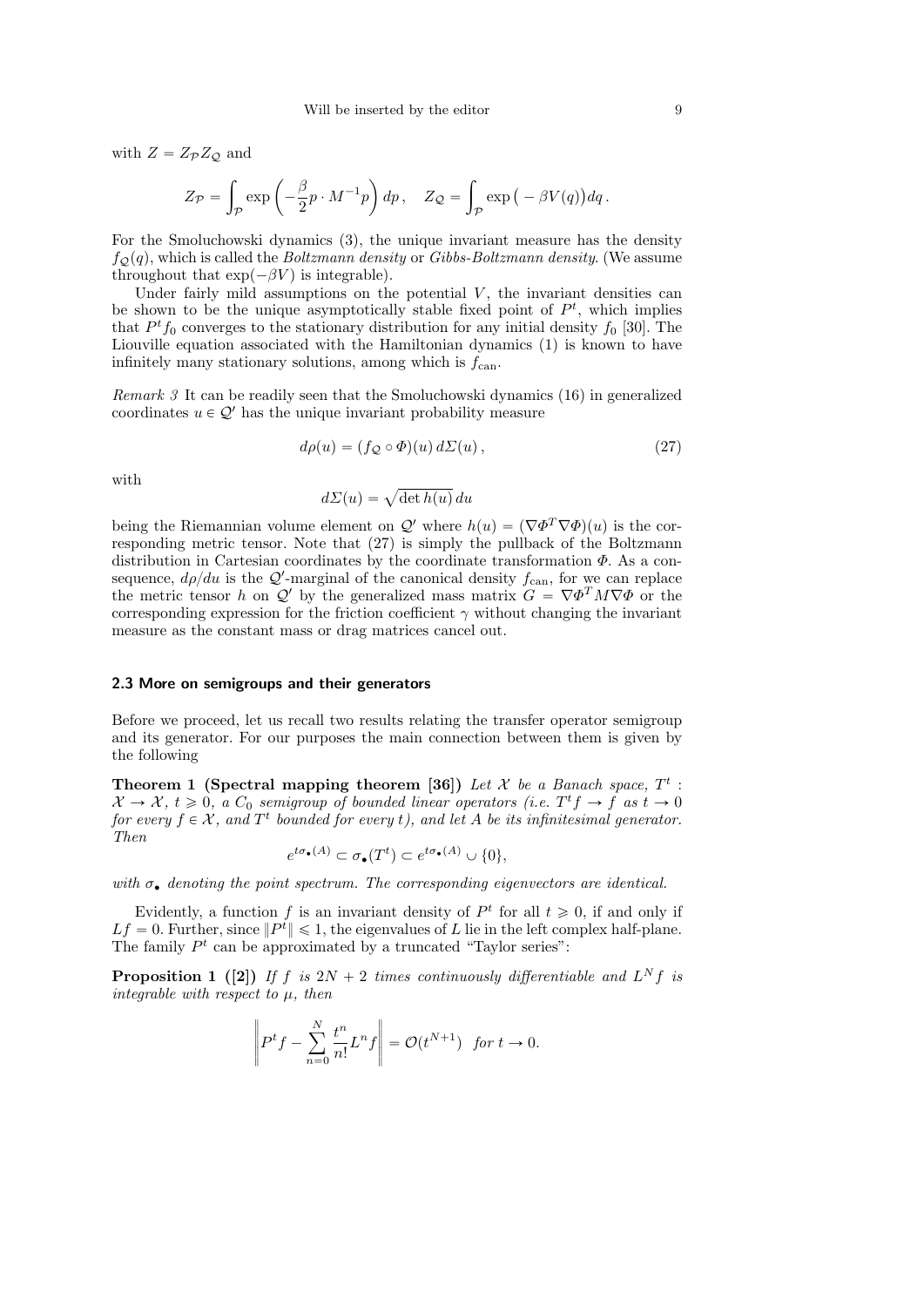## 3 Spatial dynamics and metastability

Consider an ensemble, i.e. an infinite number of systems modeled by (2) in thermodynamic equilibrium, i.e. identically and independently distributed according to  $f_{\text{can}}$ . To determine which portion of these systems undergo a certain configurational change, i.e. leave a subset  $A \subset \mathcal{Q}$ , we have to track the evolution of all these systems starting from A, i.e. the evolution of  $\chi_A f_{\text{can}}$ , which is given by  $P^t(\chi_A f_{\text{can}})$ .

The spatial transfer operator. Since we are only interested in the distribution of their configurations at time  $t \geq 0$ , we compute the marginal with respect to q. The resulting spatial transfer operator is [37, 43]

$$
Stu(q) := \frac{1}{f_{\mathcal{Q}}(q)} \int_{\mathcal{P}} P_{\text{Lan}}^{t} (u(q) f_{\text{can}}(q, p)) \, dp. \tag{28}
$$

Metastability on configuration space. Using the scalar product

$$
\langle u, v \rangle_{f_{\mathcal{Q}}} := \int_{\mathcal{Q}} u(q) v(q) f_{\mathcal{Q}}(q) dq
$$

(which gives rise to the norm  $\|\cdot\|_{L^2_{f_{\mathcal{Q}}}}$ ), and the "slice"  $\Gamma(A) :=$  $(q, p) \in \mathcal{Q} \mid q \in A$ in state space, we define transition probabilities between slices via

$$
p(t, \Gamma(A), \Gamma(B)) = \frac{\langle S^t \chi_A, \chi_B \rangle_{f_{\mathcal{Q}}}}{\langle \chi_A, \chi_A \rangle_{f_{\mathcal{Q}}}}.
$$
\n(29)

We call a disjoint union  $A_1 \cup \ldots \cup A_n = Q$  of position space metastable or almost invariant if

$$
p(t, \Gamma(A_j), \Gamma(A_j)) \approx 1, \ j = 1, \ldots, n.
$$

The link between almost invariant/metastable sets and eigenvalues close to one and the corresponding eigenvectors of some transfer operator was first established in [9] and used for conformation dynamics in [10]. We here cite an extension to a broader class of transfer operators from [22].

Theorem 2 (Application of [22], Theorem 2) Let  $\sigma(S^t) \subset [a,1]$  with  $a > -1$ and  $\lambda_n \leq \ldots \leq \lambda_2 < \lambda_1 = 1$  be the n largest eigenvalues of  $S^t$ , with eigenvectors  $v_n, \ldots, v_1$ . Let  $\{A_1, \ldots, A_n\}$  be a measurable decomposition of Q and  $\Pi$  be the or*thogonal projection onto*  $span(\chi_{A_1}, \ldots, \chi_{A_n})$ *. Then* 

$$
1+\rho_2\lambda_2+\cdots+\rho_n\lambda_n+c\leqslant p(t,\Gamma(A_1),\Gamma(A_1))+\cdots+p(t,\Gamma(A_n),\Gamma(A_n))\leqslant 1+\lambda_2+\cdots+\lambda_n,
$$
  
where  $\rho_j = \| \Pi v_j \| \in [0,1]$  and  $c = a(1-\rho_2+\ldots+1-\rho_n)$ .

Note that the spatial transfer operator  $S<sup>t</sup>$  from (28) satisfies the assumptions in Theorem 2; see [2], Appendix B.

Unfortunately,  $S<sup>t</sup>$  lacks the semi-group property, and so cannot be the solution operator of an autonomous transport equation, such as the Fokker–Planck equation. Equivalently, spatial dynamics is not induced by an Itô diffusion process, and thus has no infinitesimal generator in the sense of (25).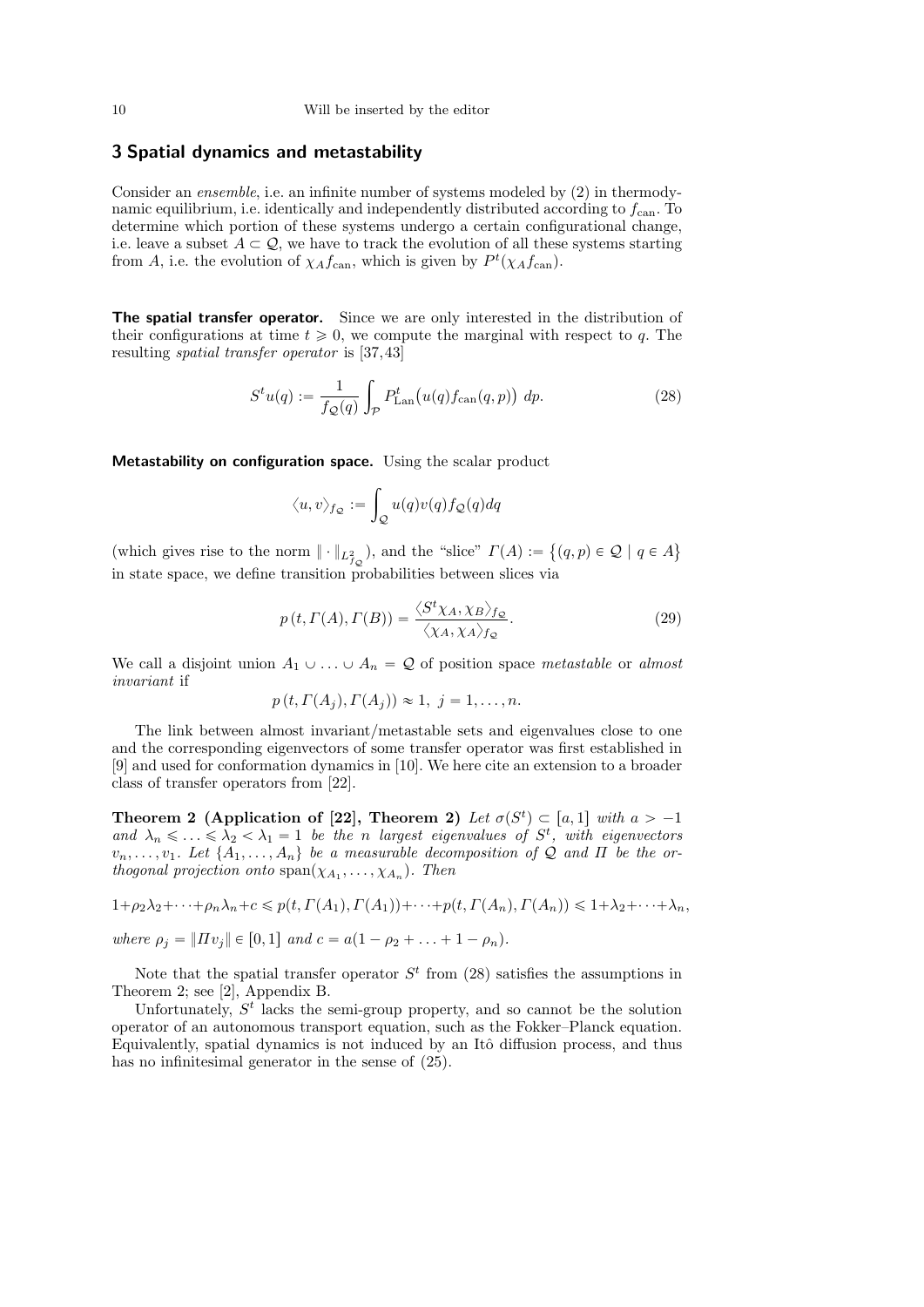#### 3.1 Pseudo generators

Formally, however, the time-derivatives of  $S<sup>t</sup>$  can still be defined, in analogy to (21). We will see in the following that the resulting operators can play the role of the infinitesimal generator in the context of metastability analysis.

**Definition 1** Let X be a Banach space,  $T^t : \mathcal{X} \to \mathcal{X}, t > 0$  be a time-parametrized family of bounded linear operators. The operator

$$
\frac{d}{dt}T^tf=\lim_{h\to 0}\frac{T^{t+h}f-T^tf}{h}
$$

is called the time-derivative of  $T^t$ . Iteratively, we define by  $\frac{d^n}{dt^n}T^t := \frac{d}{dt}(\frac{d^{n-1}}{dt^{n-1}}T^t)$ the n-th time-derivative. The operator

$$
G_n:=\frac{d^n}{dt^n}T^t\big|_{t=0}
$$

is called the n-th pseudo generator of  $T^t$ .

For  $T^t = P^t$ , the transfer operator of an Itô process, the pseudo generators are simply  $G_n = L^n$ , where L is the infinitesimal (forward) generator.

The pseudo generators of the spatial transfer operator  $S<sup>t</sup>$  can be expressed by the generator  $L_{\text{Lan}}$  of the full Langevin transfer operator:

**Lemma 2** ([2]) The n-th pseudo generator  $G_n$  of  $S^t$  takes the form

$$
G_n u(q) = \frac{1}{f_Q(q)} \int_{\mathcal{P}} L_{Lan}^n(u(q) f_{can}(q, p)) dp.
$$

Explicitly, we have

(1)  $G_1 = 0$ , (2)  $G_2 = \frac{1}{a}$  $\frac{1}{\beta}\Delta - \nabla V \cdot \nabla$ . In particular,  $G_2$  is independent of  $\gamma$ .

Surprisingly, one has

**Corollary 1** ([2]) The pseudogenerator  $G_2$  (of the spatial transfer operator) is the infinitesimal generator of the Smoluchowski dynamics:

$$
G_2 = G_{Smol}.
$$

Remark 4 Note that  $G_2 = G_{\text{Smol}}$  actually has the form of the backward Smoluchowski generator  $A_{\text{Smol}}$  (cf. Section 4). Still,  $G_2$  is also the forward generator of the Smoluchowski process, if distributions are thought of as distributions on top of the Gibbs–Boltzmann  $f_{\mathcal{Q}}$ . This is in accordance with the definition of the spatial transfer operator (28), which also describes redistribution of mass with respect to  $f_{\mathcal{Q}}$ . The formal coincidence " $G_{\text{Smol}} = A_{\text{Smol}}$ " is not by chance: it reflects the reversibility of the Smoluchowski process.

Taylor reconstruction of the spatial transfer operator. It is natural to ask whether there is an analogue of Proposition 1 for  $S<sup>t</sup>$  and its pseudo generators. We have the following result: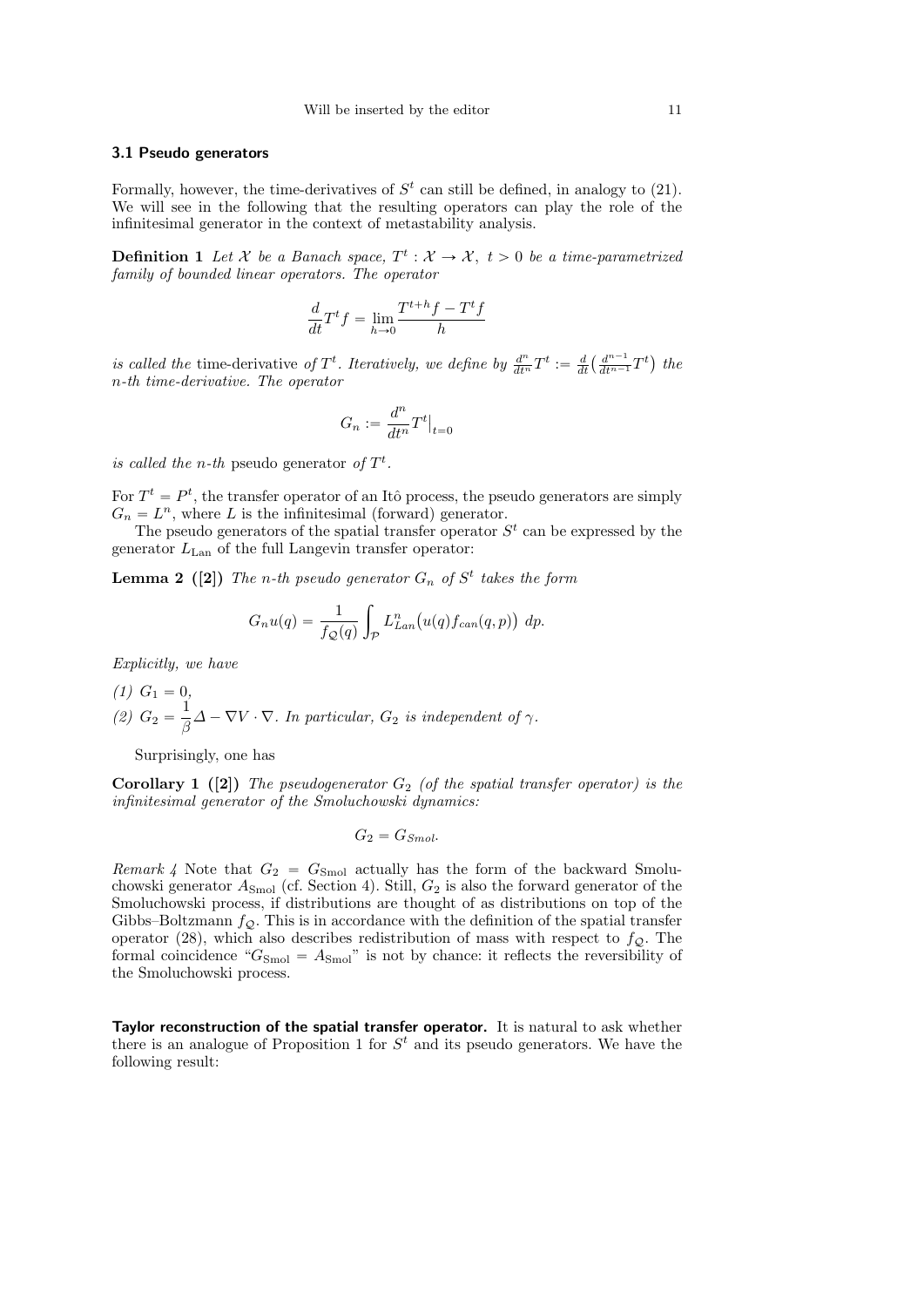**Theorem 3** ([2]) If u is sufficiently regular, then ›

$$
\left\|S^tu-\sum_{k=0}^K\frac{t^k}{k!}G_ku\right\|_{L_{f_\mathcal Q}^2}=\mathcal O(t^{K+1}),\quad (t\to 0).
$$

Unfortunately, for  $k > 3$ , higher derivatives of the potential V appear in the expressions for  $G_k$ , which are therefore impractical to work with, while the gradient  $\nabla V$ is typically available. We call

$$
R^t u := \left(\mathrm{id} + \frac{t^2}{2} G_2\right) u = u + \frac{t^2}{2} \left(\frac{1}{\beta} \Delta u - \nabla u \cdot \nabla V\right) \tag{30}
$$

the (2nd order) Taylor approximation of  $S<sup>t</sup>$  such that if u is sufficiently regular, ›

$$
||S^t u - R^t u||_{L^2_{f_Q}} = \mathcal{O}(t^3), \quad (t \to 0).
$$

**Exponential reconstruction.** Unfortunately, unlike  $S^t$ ,  $R^t$  is not norm-preserving for densities with respect to  $f_{\text{can}}$ . Therefore, when transporting u, we lose the interpretation of  $(R<sup>t</sup>u) f<sub>can</sub>$  as a physical density. Moreover,  $R<sup>t</sup>u$  is not even bounded in t [2]. This quickly (i.e. for small t) destroys the interpretation of the eigenvalues of  $R<sup>t</sup>$  as a measure of metastability.

An alternative approximation to  $S<sup>t</sup>$  preserves those properties. With

$$
G_2^{\lambda} := \lambda G_2 (\lambda I - G_2)^{-1} \text{ for } \lambda \in \mathbb{R}^+,
$$

(the so-called Yosida approximation), which is a bounded operator, we define

$$
E^t f := \lim_{\lambda \to \infty} \exp\left(\frac{t^2}{2} G_2^{\lambda}\right) f,
$$

which is norm preserving [2]. For  $E^t$  we get the following analogue for Proposition 1: **Lemma 3** ([2]) If u is sufficiently regular, then for  $t \to 0$ ,

$$
\left\| E^t u - \sum_{n=0}^N \frac{\left(\frac{t^2}{2} G_2\right)^n}{n!} u \right\|_{L_{f_{\mathcal{Q}}}^2} = \mathcal{O}(t^{2N+1}).
$$

In particular,

$$
\left\|E^t u - S^t u\right\|_{L^2_{f_{\mathcal{Q}}}} = \mathcal{O}(t^3) \quad (t \to 0).
$$

Reconstruction of eigenspaces. The error asymptotics carries over to the spectrum and eigenvectors of  $S^t$ ,  $R^t$  and  $E^t$  in the following way:

**Corollary 2** ([2]) Let u be a sufficiently regular eigenvector of  $R^t$  or of  $E^t$  to eigenvalue  $\lambda$ . Then

$$
\|S^t u - \lambda u\|_{L^2_{f_{\mathcal{Q}}}} = \mathcal{O}(t^3).
$$

Thus, for small t we may interpret dominant eigenpairs  $(u, \lambda)$  of  $E^t$  and  $R^t$  as good approximations to dominant eigenpairs of  $S<sup>t</sup>$ . Hence, they yield metastable sets [11].

Remark 5 The eigenfunctions of interest, those of  $S^t$ ,  $E^t$ , and  $R^t$ , can be shown to be sufficiently regular under fairly general conditions, cf. [2], Appendix C.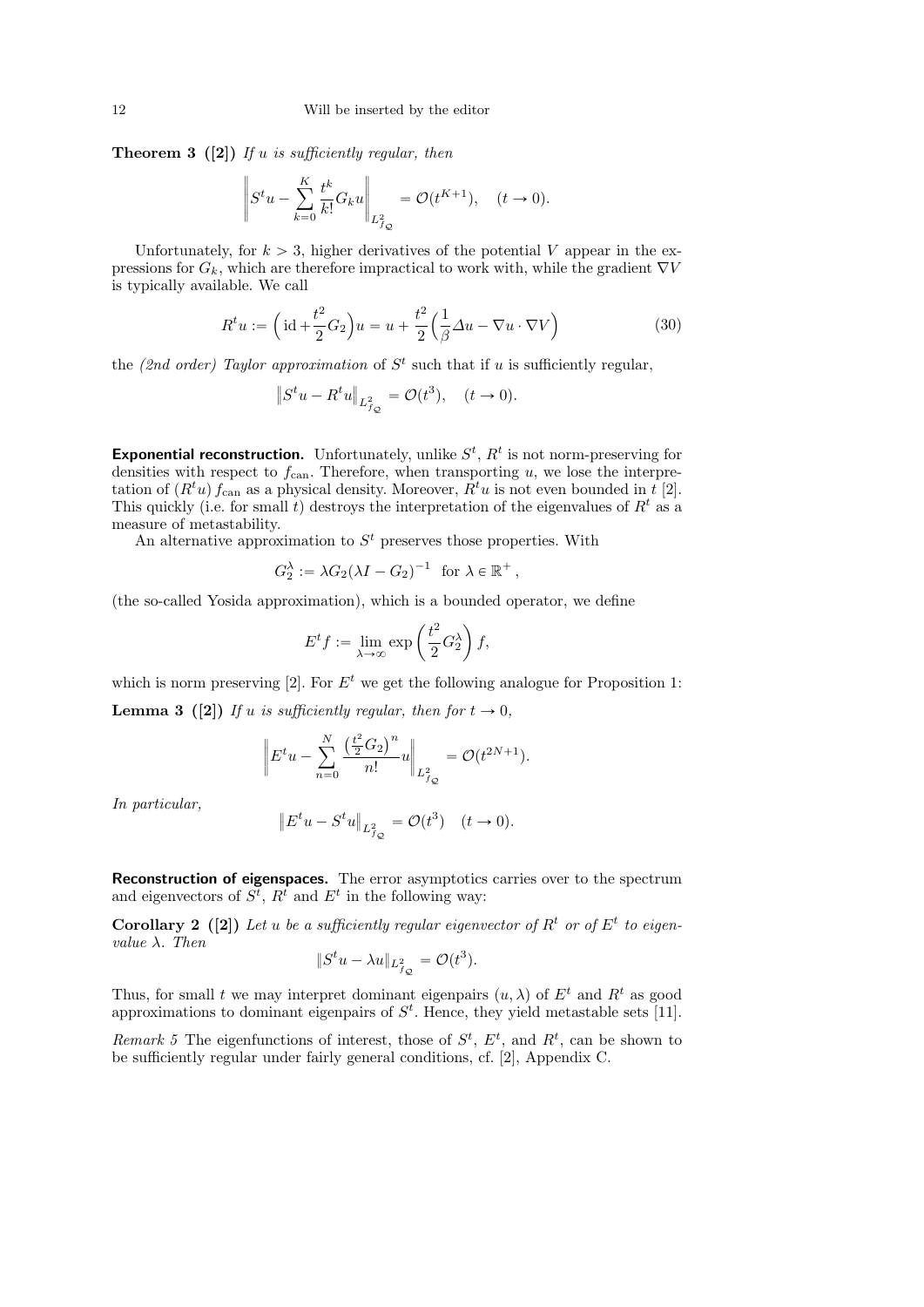#### 3.2 Towards spatial generators in essential coordinates

We have discussed the concept of the spatial transfer operator that is obtained by projecting the phase space dynamics onto the spatial components. We shall now consider the restriction of the dynamics to a given collective variable, also termed essential coordinate. To this end, let  $\xi: \mathcal{Q} \to \mathcal{Z} \subset \mathbb{R}$  be a smooth map with the property that, for every regular value  $z \in \mathcal{Z}$  of  $\xi$ , the level sets

$$
\mathcal{M}_z = \{q \in \mathcal{Q} \colon \xi(q) = z\} \subset \mathcal{Q}
$$

are smooth submanifolds of  $Q$  with codimension 1 (i.e. hypersurfaces). We suppose that  $\xi$  is a physically relevant observable of the dynamics, such as a reaction coordinate or some collective variable that monitors a conformational transition, and call  $\xi$  the *essential coordinate*; the unessential coordinates are then implicitly defined through the foliation of  $Q$  by the map  $\xi$ , in other words: the unessential coordinates parameterize the leaves  $\mathcal{M}_z$  of the foliation for every (regular) value z of  $\xi$ .

To define the analogue of the spatial transfer operator (28) for the essential coordinate, firstly note that [16]

$$
\int_{Q} g(q) dq = \int_{Z} \left( \int_{\mathcal{M}_z} g |\nabla \xi|^{-1} d\sigma_z \right) dz \tag{31}
$$

for any integrable function  $g: \mathcal{Q} \to \mathbb{R}$  where  $d\sigma_z$  denotes the Riemannian volume element on  $\mathcal{M}_z$ . Equation (31) is called the *coarea formula* and can be considered a nonlinear variant of Fubini's theorem.

Together with the law of total expectation, the coarea formula thus entails that the canonical probability measure  $\mu$  conditional on  $\xi(q) = z$  has the form

$$
d\mu_z = \frac{1}{N(z)} f_{\text{can}} |\nabla \xi|^{-1} d\sigma_z dp \,, \tag{32}
$$

with the normalization constant

$$
N(z) = \int_{\mathcal{X}} f_{\text{can}} |\nabla \xi|^{-1} d\sigma_z dp.
$$
 (33)

The spatial transfer operator  $S<sup>t</sup>$  for essential coordinates can now be defined as

$$
S_{\text{ess}}^t w(z) := \frac{1}{N(z)} \int_{\mathcal{X}} P_{\text{Lan}}^t \big( w(\xi(q)) f_{\text{can}}(q, p) \big) |\nabla \xi(q)|^{-1} d\sigma_z dp \,, \tag{34}
$$

Projected pseudo-generators. To compute the corresponding pseudo-generators, let  $\rho$  be the configurational marginal probability measure that is obtained by projecting  $\mu$  onto the configurations by integrating out the momenta, i.e.,  $d\rho(q) = f_{\mathcal{Q}}(q)dq$ . Let us further introduce a projection operator  $\Pi_z: L^2(\mathcal{Q}, \rho) \to L^2(\mathcal{Q}, \rho)$  by

$$
(II_z u)(z) = \frac{1}{N_{\mathcal{Q}}(z)} \int_{\mathcal{Q}} u(q) f_{\mathcal{Q}}(q) |\nabla \xi(q)|^{-1} d\sigma_z(q)
$$
(35)

where  $f_{\mathcal{Q}}$  is the q-marginal of  $f_{\text{can}}$  and  $N_{\mathcal{Q}}$  is the corresponding normalization constant for the conditional density. It can be readily seen that,  $\Pi_z$  is an orthogonal projection with respect to the natural (weighted) scalar product in the space  $L^2(Q, \rho)$  and amounts to the expectation of functions with respect to  $\rho$  conditional on  $\xi(q) = z$ .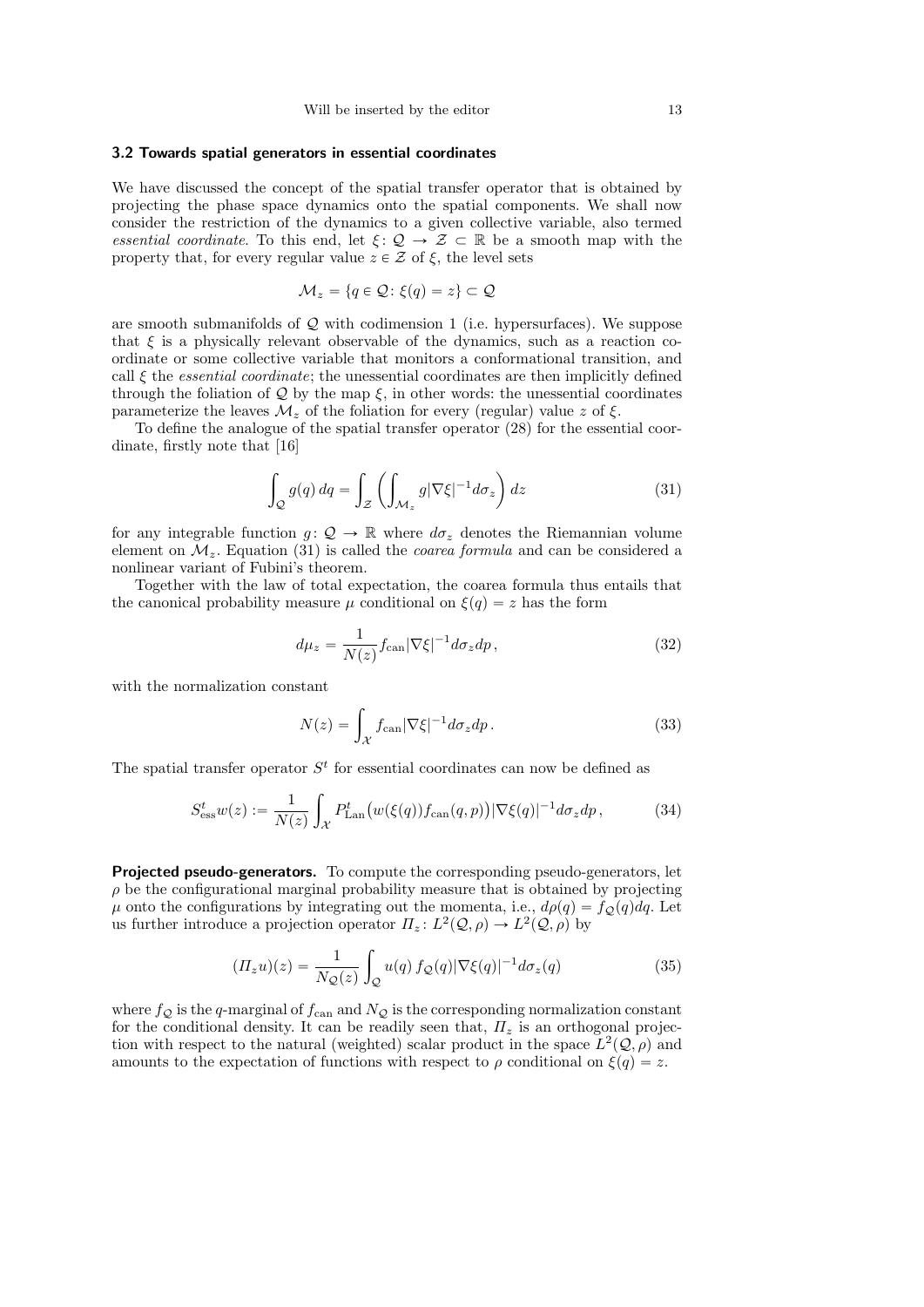Thus, for functions  $u(q) = w(\xi(q))$ , the reduced spatial transfer operator  $S_{\text{ess}}^t$  and the spatial transfer operator (28) are related by (cf. [37])

$$
S_{\text{ess}}^t w(z) = (H_z S^t u)(z). \tag{36}
$$

The last identity is helpful in computing the corresponding pseudo generators  $G_n^{\text{ess}}$ . Here we are interested only in the second pseudo generator  $G_2^{\text{ess}}$ , for which we have the following analogue of Lemma 2:

**Lemma 4** For sufficiently smooth functions  $u(q) = w(\xi(q))$ , the n-th pseudo generator of  $S_{\text{ess}}^t$  reads

$$
G_n^{\text{ess}}w(z) = (H_z G_n u)(z)
$$

Specifically, we have

$$
G_2^{\text{ess}} = \beta^{-1} a(z) \frac{\partial^2}{\partial z^2} + b(z) \frac{\partial}{\partial z},
$$

with the noise and drift coefficients

$$
a(z) = (II_z|\nabla \xi|^2)(z), \quad b(z) = (II_z(\beta^{-1}\Delta \xi - \nabla \xi \cdot \nabla V))(z).
$$

Proof The first part of the assertion is a straight consequence of Lemma 2 and the coarea formula. As for the second part, observe that the second pseudo generator is given by  $G_2 = \beta^{-1} \Delta - \nabla V \cdot \nabla$  which by chain rule implies:

$$
G_2 w(\xi(q)) = \beta^{-1} |\nabla \xi|^2 w''(z)|_{z=\xi(q)} + (\beta^{-1} \Delta \xi - \nabla \xi \cdot \nabla V) w'(z)|_{z=\xi(q)}.
$$

Letting the projection  $\Pi_z$  act from the left using that  $\Pi_z w'(z)|_{z=\xi(q)} = w'(z)$  and likewise  $\Pi_z w''(z)|_{z=\xi(q)} = w''(z)$  gives the desired result.

A few remarks are in order:

1. In accordance with Corollary 1, the second projected pseudo generator  $G_2^{\text{ess}}$  is the infinitesimal generator of the diffusion

$$
\frac{dz}{dt} = b(z) + \sqrt{2\beta^{-1}}\sigma(z)\xi_t,
$$
\n(37)

with  $\sigma(z) = \sqrt{a(z)}$  and  $\xi_t$  being a one-dimensional uncorrelated Gaussian white noise process. Equation  $(37)$  has been derived by Legoll and Lelièvre [26] using first-order (Markovian) optimal prediction.

- 2. In [26], the authors prove an error bound for the projected dynamics (37) under the assumption that the conditional probability  $\mu_z$  satisfies a logarithmic Sobolev inequality. We refrain from transferring the analysis to our situation as the existence of logarithmic Sobolev constants is difficult to verify (beyond the case of strictly convex potentials), hence the approach is of limited practical use. Nonetheless, we believe that the projected pseudo generator  $G_2^{\text{ess}}$  will provide a good approximation of the dominant spectrum of  $L_{\text{Lan}}$  whenever  $\xi$  is a slow coordinate relative to the unessential configuration variables and the momenta.
- 3. If  $|\nabla \xi|$  is bounded above and away from zero, it can be shown (see [26]) that the process  $(z_t)_{t\geq0}$  generated by  $L_{\text{ess}} = G_2^{\text{ess}}$  has the unique invariant measure

$$
d\nu(z) = \exp(-\beta F(z)) dz
$$

with

$$
F(z) = -\beta^{-1} \log \int f_{\mathcal{Q}} |\nabla \xi|^{-1} d\sigma_z
$$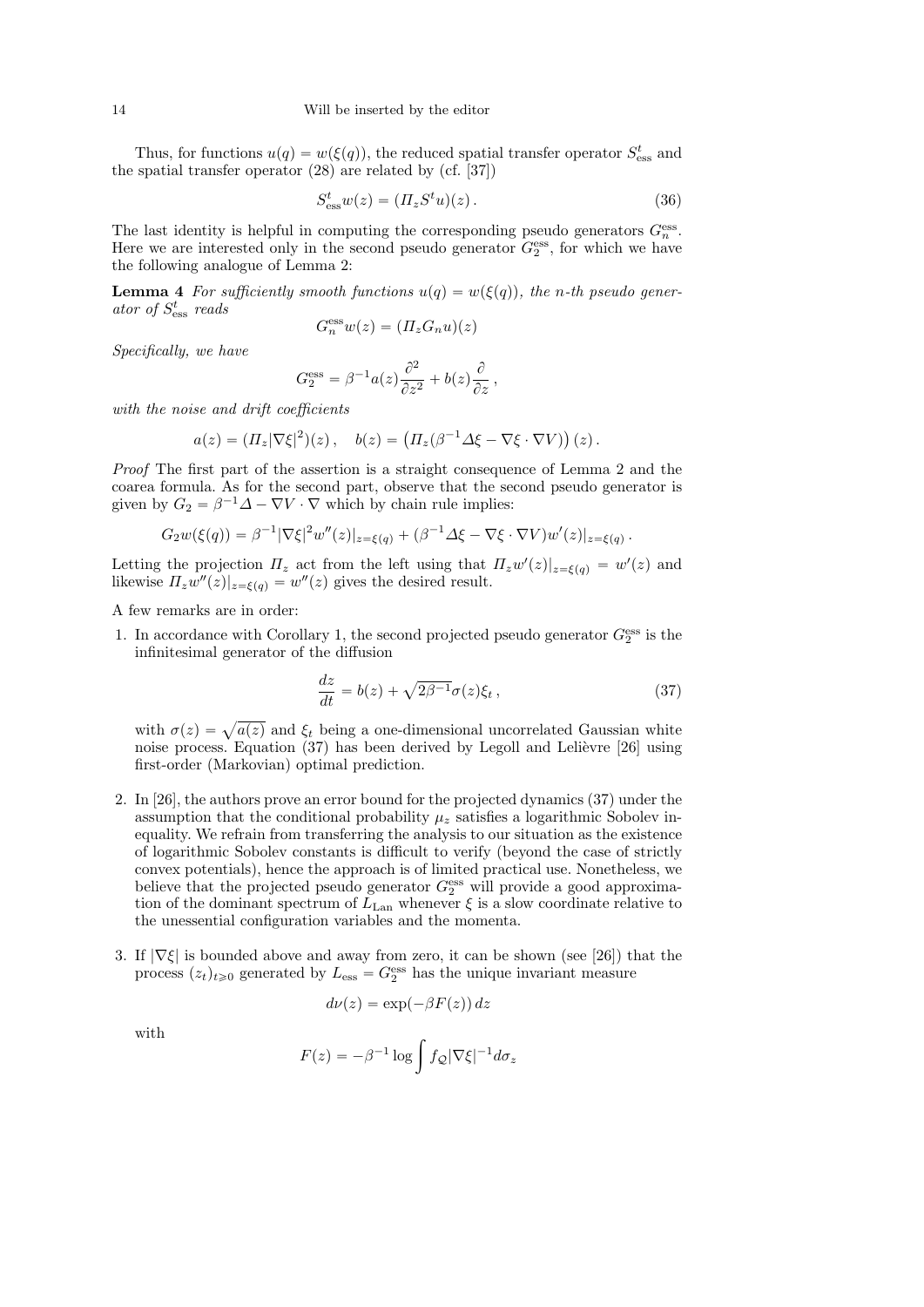being the thermodynamic free energy in the essential coordinate. Note that  $\nu =$  $\mu \circ \xi^{-1}$  is the push-forward of the canonical distribution by  $\xi$  (i.e. the  $\xi$ -marginal).

4. Naively, one might expect the projected Smoluchwski equation to be of the form

$$
\frac{dy}{dt} = -F'(y) + \sqrt{2\beta^{-1}}\xi_t,
$$
\n(38)

and it can be shown that (37) can be transformed into (38) according to  $y = \varphi(z)$ using Ito's Lemma with  $\varphi$  being the volatility transform

$$
\varphi(z) = \int_0^z (\sigma(s))^{-1} ds
$$

that leads to a Smoluchowski equation with unit noise coefficient; see [13].

5. In order to use  $G_2^{\text{ess}}$  in metastability analysis (analogous to  $G_2$  in section 3.1), it has to be discretized. The method of choice is spectral collocation due to the regularity of the objects of interest (i.e. eigenfunctions of  $S_{\text{ess}}^t$ ). Here, collocation requires the evaluation of  $G_2^{\text{ess}}\phi_i(z_j)$  for ansatz functions  $\phi_i$  at collocations points  $z_j$ . This in turn requires the evaluation of the noise and drift-coefficients  $a(z_j)$ ,  $b(z_j)$  in Lemma 4, which involve (potentially high-dimensional) integrals that represent averages over the non-essential degrees of freedom; see, e.g., [6, 20, 27] for Monte-Carlo methods to efficiently compute these high-dimensional integrals.

## 4 Approximation quality for larger time scales

We have seen in Section 3.1 that  $E^t = P_{\text{Smol}}^{t^2/2}$  approximates  $S^t$  well (pointwise) for small times t. However, for metastability analysis, spectral properties of the spatial operator for larger time scales are of interest. In this section we make use of two wellknown techniques—perturbation expansion, already seen in Section 2.1, and the Mori– Zwanzig formalism—with the aim of explaining the approximation quality of pseudo generator reconstructions of  $S<sup>t</sup>$ , and extending them to larger time scales. Then, we discuss how to utilize the ergodicity of the Langevin process to show an almost Markovian behaviour of the spatial dynamics on long time scales. This eventually leads to a bound on the time scale on which the spatial dynamics is well approximated.

#### 4.1 Perturbation expansion

The idea of perturbation expansion rests on the assumption that there exists a small problem parameter in which one can expand the objects of interest in a (formal) power series. As in Section 2.1, here this small parameter is the inverse of the damping in the Langevin dynamics, i.e.  $\varepsilon := \gamma^{-1}$  where, for simplicity, we assume that the friction coefficient is scalar. For ease of presentation, we set the inverse temperature  $\beta = 1$ .

It turns out to be advantageous to work with the propagators (Koopman operators) instead of the transfer operators themselves. The difference is only of technical nature, since the propagators are the adjoints of the corresponding transfer operators. Denoting the propagators of the Langevin, Smoluchowski, and spatial dynamics by  $T_{\text{Lan}}^t$ ,  $T_{\text{Smol}}^t$ , and  $T_{\mathcal{Q}}^t$ , respectively, we have the explicit representations

$$
T_{\text{Lan}}^{t} u(q, p) = \mathbb{E}\left[u(q_t^{\text{Lan}}, p_t^{\text{Lan}}) \mid q_0^{\text{Lan}} = q, \ p_0^{\text{Lan}} = p\right]
$$
 (39)

$$
T_{\text{Smol}}^{t}w(q) = \mathbb{E}\left[w(q_t^{\text{Smol}}) \, \middle| \, q_0^{\text{Smol}} = q\right] \tag{40}
$$

$$
T_{\mathcal{Q}}^{t}w(q) = \int_{\mathcal{P}} \mathbb{E}\left[w(q_t^{\text{Lan}}) \middle| q_0^{\text{Lan}} = q, \ p_0^{\text{Lan}} = p\right] f_{\mathcal{P}}(p) dp \tag{41}
$$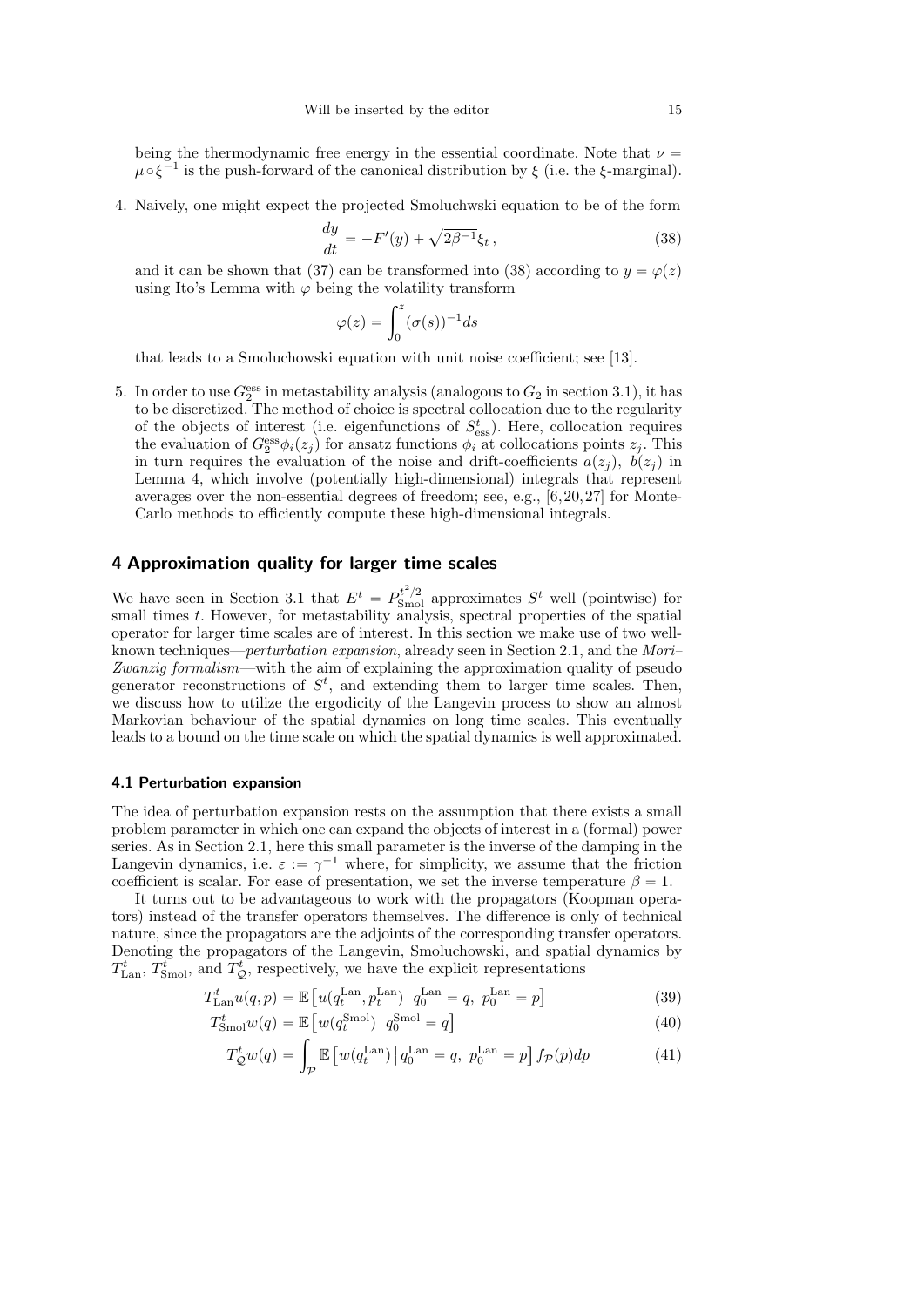where the expectation  $\mathbb{E}[\cdot]$  is taken with respect to the law of the stochastic forcing in the Langevin (for  $T_{\text{Lan}}^t$  and  $T_Q^t$ ) and Smoluchowski (for  $T_{\text{Smol}}^t$ ) equations. The propagators  $T_{\text{Lan}}^t$  and  $T_{\text{Smol}}^t$  are semigroups with generators

$$
A_{\text{Smol}} = \Delta_q - \nabla_q V \cdot \nabla_q
$$
  
\n
$$
A_{\text{Lan}} = p \cdot \nabla_q - \nabla_q V \cdot \nabla_p + \varepsilon^{-1} (\Delta_p - p \cdot \nabla_p) = A_{\text{Ham}} + \varepsilon^{-1} A_{\text{OU}}
$$

while  $T_Q^t$  is not a semigroup, but  $\frac{d^2}{dt^2}T_Q^t$ ˇ ˇ  $t_{t=0} = A_{\text{Smol}}$ ; in complete analogy with the theory presented above.

To proceed, set  $A_{\varepsilon} := \varepsilon^{-1} A_{\text{Lan}}$ . This scaling of  $A_{\text{Lan}}$  is called *diffusive scaling* and is due to the fact that the spatial dynamics gets slower and slower when friction is increased, and nontrivial dynamics only takes place on time scales of order  $\varepsilon^{-1}$ . The scaling of  $A_{\text{Lan}}$  by  $\varepsilon^{-1}$  thus restores the relevant dynamics; see also (14).

Now let  $(\lambda_{\varepsilon}, u_{\varepsilon})$  be an eigenpair of  $A_{\varepsilon}$ , such that  $A_{\varepsilon}u_{\varepsilon} = \lambda_{\varepsilon}u_{\varepsilon}$ , and assume the existence of formal series expansions

$$
u_{\varepsilon} = u_0 + \varepsilon u_1 + \varepsilon^2 u_2 + \dots
$$
  

$$
\lambda_{\varepsilon} = \lambda_0 + \varepsilon \lambda_1 + \varepsilon^2 \lambda_2 + \dots
$$

It follows (see, e.g., [38, 35]) that  $u_0(q, p) = u_0(q)$ , with  $A_{\text{Smol}}u_0 = \lambda_0u_0$ , and  $u_1(q, p) =$  $p \cdot \nabla_q u_0(q)$ . This already gives a formal justification of the Smoluchowski dynamics as overdamped limit of the Langevin dynamics: on a time scale  $\tau = \varepsilon t$  (recall that  $A_{\text{Lan}} = \varepsilon A_{\varepsilon}$ ) the position coordinate of the Langevin dynamics is governed by the Smoluchowski dynamics, up to fluctuations of order  $\varepsilon$ .

A closer look at the structure of the first terms in the eigenfunction expansion reveals even more. Metastability information is contained in eigenfuntions at nonzero eigenvalues, hence let  $\lambda_0 \neq 0 \neq \lambda_{\varepsilon}$ . Since  $A_{\text{Smol}}$  is the formal adjoint of  $L_{\text{Smol}}$  and  $A_{\text{Lan}}$  is the formal adjoint of  $L_{\text{Lan}}$  in  $L^2$ , their eigenfunctions to different eigenvalues are orthogonal with respect to the corresponding scalar product. And, since the eigenfunctions of  $L_{\text{Lan}}$  and  $L_{\text{Smol}}$  at the eigenvalue 0 are the canonical and Gibbs-Boltzmann densities  $f_{\text{can}}$  and  $f_{\mathcal{Q}}$ , respectively, we have that

$$
\int_{Q} \int_{\mathcal{P}} f_{\text{can}}(q, p) u_{\varepsilon}(q, p) dp dq = 0,
$$

and

$$
\int_{Q} \int_{\mathcal{P}} f_{\text{can}}(q, p) u_0(q, p) dp dq = \int_{Q} f_Q(q) u_0(q) dq = 0.
$$

Being in the subspace orthogonal to  $f_{\text{can}}$ , both functions decay exponentially under the action of the propagator. More precisely, let

$$
\eta := \max \left\{ \text{Re} \lambda_{\varepsilon} \, | \, 0 \neq \lambda_{\varepsilon} \in \sigma(A_{\varepsilon}) \right\} < 0
$$

be the real part of the nonzero eigenvalue of  $A_{\varepsilon}$  which is closest to zero; i.e.  $(\varepsilon|\eta|)^{-1}$ is the dominant time scale of the Langevin dynamics. Note that  $\eta = \eta(\varepsilon) = \mathcal{O}(1)$ as  $\varepsilon \to 0$ , and  $\limsup_{\varepsilon \to 0} \eta < 0$ . Now, both  $T_{\text{Lan}}^t u_{\varepsilon}$  and  $T_{\text{Lan}}^t u_0$  decay as  $\exp(\varepsilon \eta t)$ for  $t \to \infty$ . We will utilize this with the perturbation expansion in the following computation. Its purpose is to estimate how far the Smoluchowski eigenfunction  $u_0$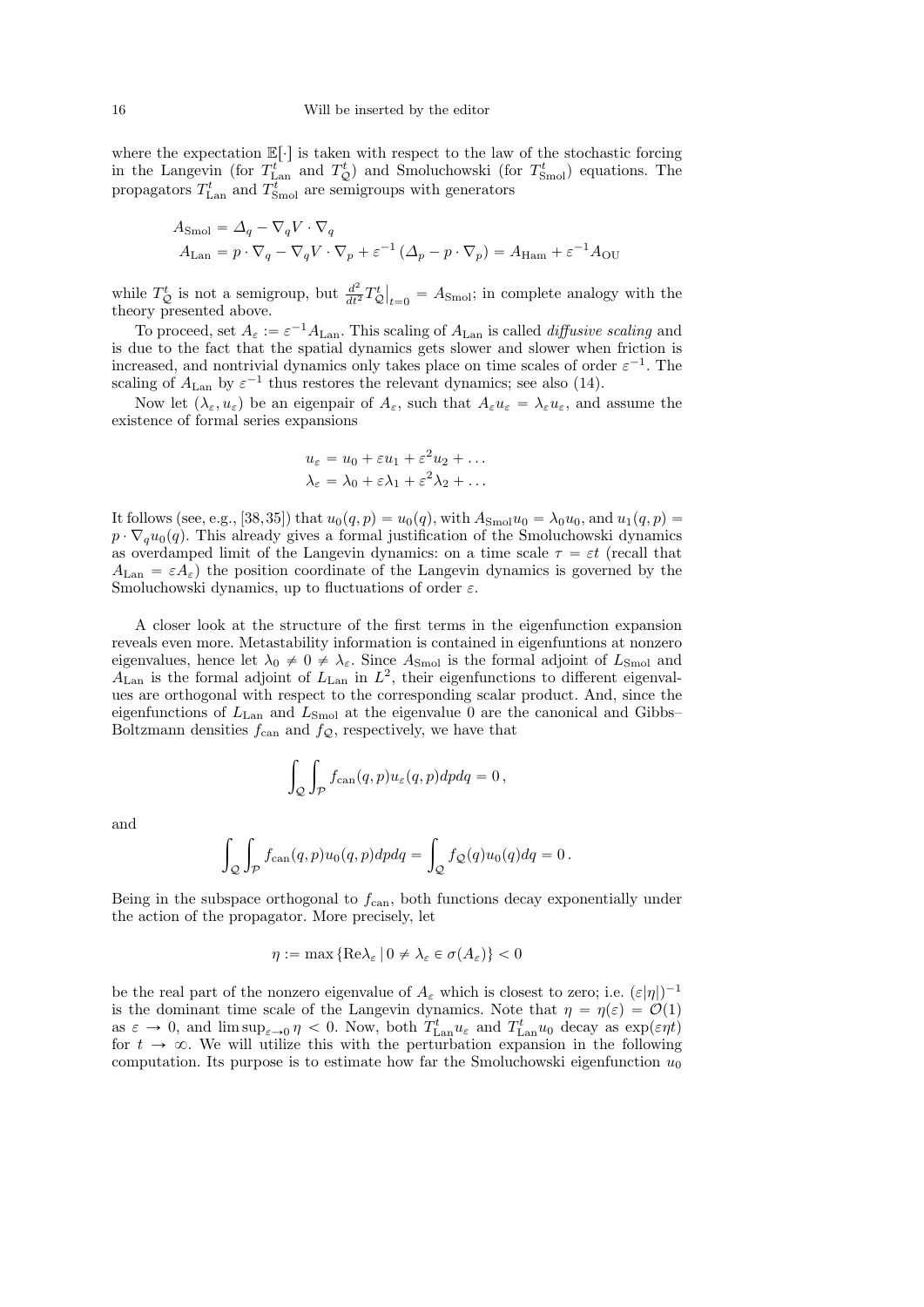is from being an eigenfunction of the spatial propagator  $T_{\mathcal{Q}}^t$ .

$$
T_{\mathcal{Q}}^{t}u_{0}(q) = \int_{\mathcal{P}} \left( T_{\text{Lan}}^{t} u_{0} \right) (q, p) f_{\mathcal{P}}(p) dp
$$
  
\n
$$
= \int_{\mathcal{P}} \left( T_{\text{Lan}}^{t} \left( u_{\varepsilon} - (u_{\varepsilon} - u_{0}) \right) \right) (q, p) f_{\mathcal{P}}(p) dp
$$
  
\n
$$
= e^{\varepsilon \lambda_{\varepsilon} t} \int_{\mathcal{P}} u_{\varepsilon}(q, p) f_{\mathcal{P}}(p) dp + \mathcal{O}(e^{\varepsilon \eta t} \varepsilon)
$$
  
\n
$$
= e^{\varepsilon \lambda_{\varepsilon} t} \int_{\mathcal{P}} \left( u_{0}(q) + \varepsilon u_{1}(q, p) + \mathcal{O}(\varepsilon^{2}) \right) f_{\mathcal{P}}(p) dp + \mathcal{O}(e^{\varepsilon \eta t} \varepsilon)
$$
  
\n
$$
= e^{\varepsilon \lambda_{\varepsilon} t} u_{0}(q) + \mathcal{O}(e^{\varepsilon \lambda_{\varepsilon} t} \varepsilon^{2}) + \mathcal{O}(e^{\varepsilon \eta t} \varepsilon) \quad \text{as } \varepsilon \to 0,
$$

where the third equality is obtained by utilizing the exponential decay of  $T_{\text{Lan}}^t(u_\varepsilon - u_0)$ . The last equality follows from  $u_1$  and  $f_p$  being odd and even functions of p, respectively, hence the integral of their product vanishes. On the new, slower time scale  $\tau = \varepsilon t$  we obtain

$$
T^{\varepsilon^{-1}\tau}u_0 = e^{\lambda_0 \tau + \mathcal{O}(\varepsilon)}u_0 + e^{\lambda_0 \tau + \mathcal{O}(\varepsilon)}\mathcal{O}(\varepsilon^2) + e^{\eta \tau}\mathcal{O}(\varepsilon).
$$

This means that  $u_0$  is an approximate eigenfunction of the spatial propagator  $T_{\mathcal{Q}}^{\varepsilon^{-1} \tau}$ as long as  $e^{\lambda_0 \tau}$  dominates the last two terms on the right hand side.<sup>4</sup> It clearly dominates the second term (since we assume  $\varepsilon$  to be small), hence we arrive at the desired condition by comparing it with the third:<sup>5</sup>

$$
\tau \lesssim \frac{1}{|\lambda_0 - \eta|} |\log \varepsilon| \qquad \text{or} \qquad t \lesssim \frac{1}{|\lambda_0 - \eta|} \varepsilon^{-1} |\log \varepsilon| \tag{42}
$$

These estimates allow the following interpretation:

- 1. While the standard result allows an approximation of the (position coordinate of the) Langevin dynamics by the Smoluchowski dynamics on a time scale  $\varepsilon t = \tau =$  $\mathcal{O}(1)$  (as  $\varepsilon \to 0$ ), our estimate suggests that with respect to metastability analysis this time scale can be stretched by a factor  $|\log \varepsilon|$ .
- 2. The more dominant an eigenvalue, i.e. the smaller  $|\lambda_0 \eta|$ , the longer the time scale is on which the Smoluchowski eigenmode approximates the corresponding eigenmode of the spatial propagator well. For the first subdominant eigenmode, where  $\lambda_{\varepsilon} = \eta$ , and hence  $\lambda_0 - \eta = \mathcal{O}(\varepsilon)$ , the estimate reads as  $\tau \leq \varepsilon^{-1} |\log \varepsilon|$ , or equivalently,  $t \lesssim \varepsilon^{-2} |\log \varepsilon|$ .

In order to validate the estimate (42) also numerically, we perform the following experiment: Consider the Langevin system induced by the one-dimensional periodic potential

$$
V(q) = 1 + 3\cos(2\pi q) + 3\cos^2(2\pi q) - \cos^3(2\pi q)
$$

with constant mass matrix  $M = 1$  at temperature  $\beta = 1$ .

<sup>4</sup> The spatial transfer operator is self-adjoint, hence normal. From the theory of pseudospectra for normal operators [41] we know that if  $Tu = \lambda u + \varepsilon v$  for some linear operator T, u, v of modulus one, and  $\lambda \in \mathbb{R}$ , then T has an eigenvalue in the  $\varepsilon$ -neighborhood of  $\lambda$ .

<sup>&</sup>lt;sup>5</sup> Note that for  $x, y > 0$  one has  $e^{-x} \ll e^{-y}$  if  $e^{y-x} \ll 1$ , already achieved if  $y \lesssim x$ , meaning "*y* smaller than  $x$  up to some additive constant".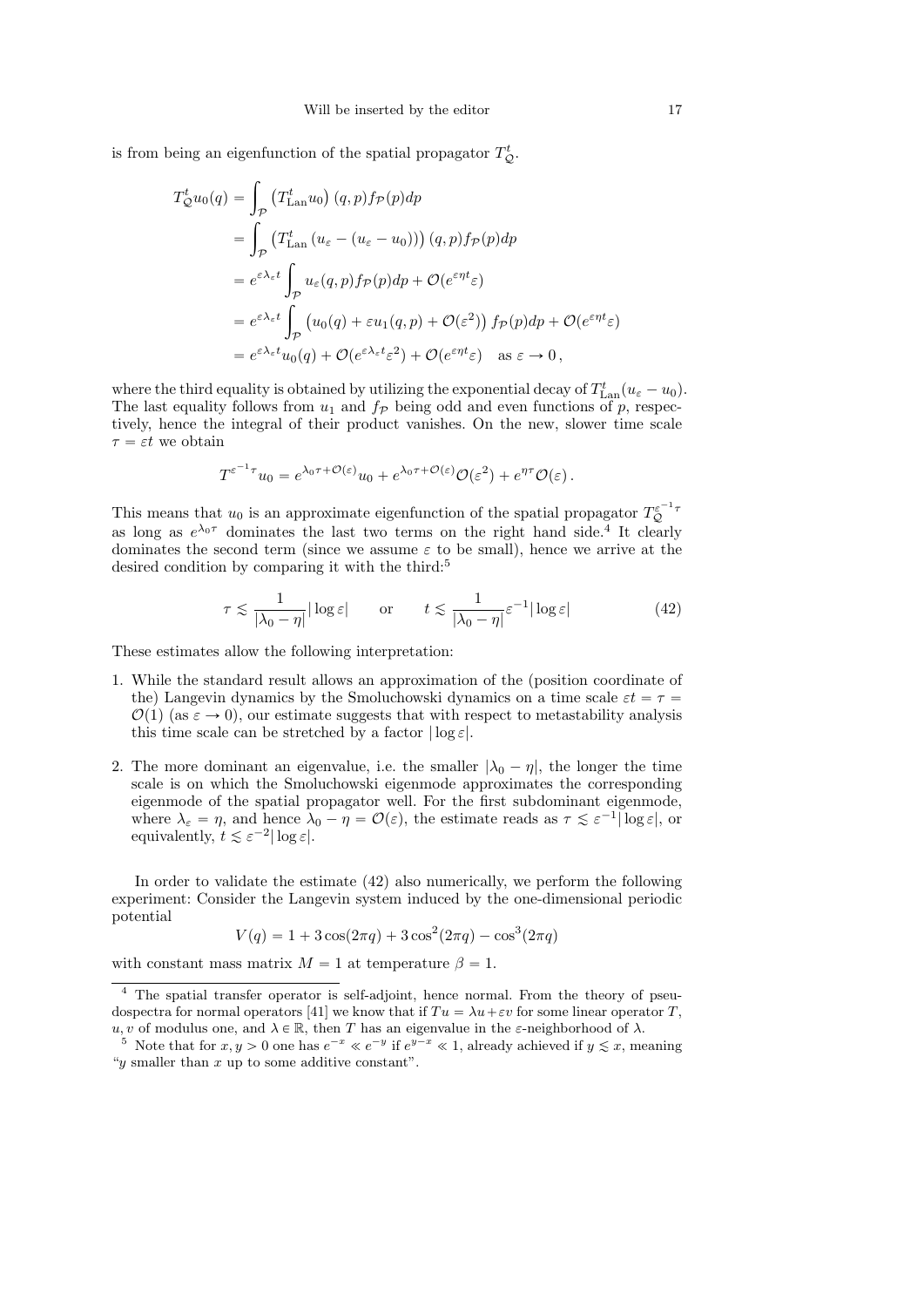

Fig. 1. The two wells of the periodic double well potential indicate two metastable regions in configuration space. The sign structure of the dominant eigenfunctions of  $T_{\mathcal{Q}}^{t}$  reveals them.

For varying  $\varepsilon = \gamma^{-1}$ , we computed the largest lag time  $t = t_{\nu}(\varepsilon)$  such that the eigenfunctions  $u_{\varepsilon} = u_{\varepsilon}^1$  at the subdominant eigenvalue  $\lambda_{\varepsilon} = \lambda_{\varepsilon}^1$  of  $T_{\mathcal{Q}}^t$  and  $T_{\rm Smol}^t$  differ by less than a given threshold  $\nu$ , i.e. we compute<br>  $t_{\nu}(\varepsilon) := \inf \left\{ t > 0 : \|u_{\varepsilon}^1(T_{\mathcal{Q}}^t) - u_{\varepsilon}^1(T_{\mathcal{Q}}^t) \right\}$ 

$$
t_{\nu}(\varepsilon) := \inf \left\{ t > 0 : \|u_{\varepsilon}^1(T_{\mathcal{Q}}^t) - u_{\varepsilon}^1(T_{\text{Smol}}^t)\|_{L_{f_{\mathcal{Q}}}^2} > \nu \right\}.
$$

Figure 2 shows  $\varepsilon \mapsto t_{\nu}(\varepsilon)$  for  $\nu = 0.05$ , and for comparison, the graph of  $\varepsilon \mapsto$  $c_1 \log(\varepsilon) \varepsilon^{-2} + c_2$  (where we obtained the constants  $c_1$  and  $c_2$  by a least squares fit on the given data). Clearly, on the chosen domain for  $t_{\nu}$ , there is an excellent agreement with the estimate  $(42)$ .



Fig. 2.  $\varepsilon$ -dependence of the maximal lag time. The blue graph shows the largest lag time such that  $||u_{\varepsilon}^1(T_{\mathcal{Q}}^t) - u_{\varepsilon}^1(T_{\text{Smol}}^t)||_{L^2_{f_{\mathcal{Q}}}} < 0.05$ . The black graph is  $c_1 \log(\varepsilon) \varepsilon^{-2} + c_2$  with  $c_1 \approx$  $-1.04 \cdot 10^{-4}$ ,  $c_2 \approx 1.07 \cdot 10^{-1}$  (from least-squares fitting). The eigenfunctions were computed using a simple Ulam discretization [2] of  $T_{\mathcal{Q}}^t$  and  $T_{\text{Smol}}^t$  with resolution 256.

Although these first estimates allow merely a slight quantitative extension of the time scale on which the Smoluchowski dynamics approximates the spatial component of the Langevin dynamics well, it suggests that the consideration of further structural information from the perturbation expansion may allow for an extension of approximation time scales beyond the current, or inspire corrections terms to do so.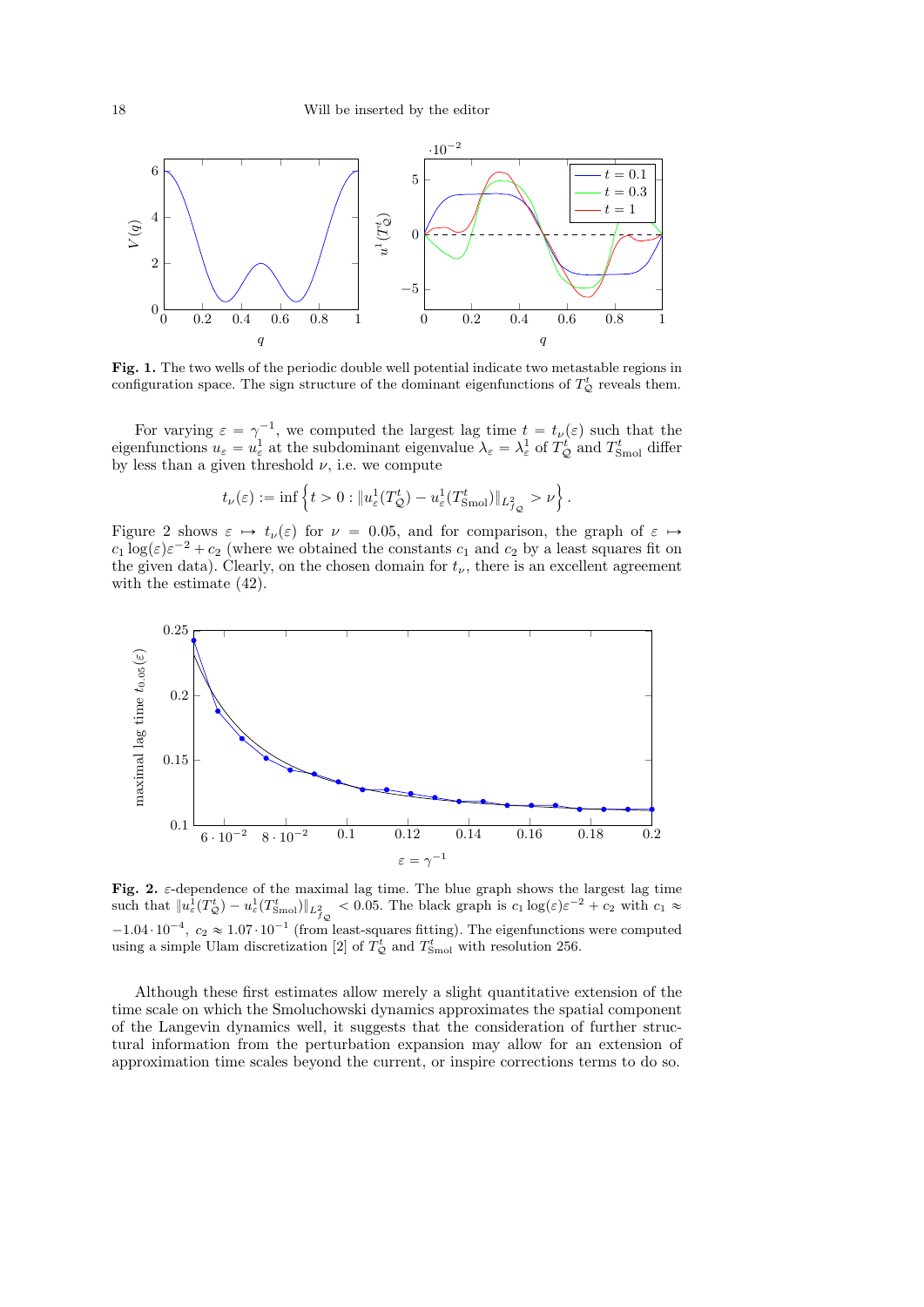#### 4.2 The Mori–Zwanzig formalism

In the previous section, we have analyzed a possibility to extend the time scales on which metastability information gained from the Smoluchowski equation is a good approximation to that of the actual model of interest, the Langevin dynamics. The argument, however, required the smallness of the inverse damping coefficient  $\varepsilon = \gamma^{-1}$ . In this section we turn to the question what can be done without this assumption.

The Mori–Zwanzig representation decomposes the differential equation governing the state variable of interest into terms according to their dependence on the same quantities of interest. Note that the formalism itself is quite general  $[44, 4, 5]$ ; we will give an brief introduce that is tailored to our needs.

Let  $A$  be the infinitesimal generator of some propagator semigroup, which we will formally denote by  $(e^{At})_{t\geqslant0}$ . This propagator acts on scalar functions f which are functions of the full state x. Let  $x = (\tilde{x}, \tilde{x})$ , where  $\hat{x}$  is the state of interest (also called the *resolved variables*). Let a distribution  $\mu$  be given over the state space, and define the projection operator  $\Pi$  as expectation with respect to  $\mu$  conditional on  $\hat{x}$ :

$$
\Pi f(x) = \Pi f(\hat{x}) := \mathbb{E}_{\mu} \left[ f(x) \, \middle| \, \hat{x} \right] = \frac{\int f(x) d\mu(\tilde{x})}{\int d\mu(\tilde{x})}
$$

We are only interested in the evolution of average quantities conditional on  $\hat{x}$ , i.e. in  $\Pi e^{tA}$ . Note that in the conformational analysis setting  $x = (q, p)$ ,  $\hat{x} = q$ ,  $\mu$  is the canonical measure with density  $f_{\text{can}}$ ,  $A = A_{\text{Lan}}$  from above, and thus  $\overline{He}^{tA} = T_Q^t$ , the spatial propagator.

Let  $\Pi^{\perp} = Id - \Pi$  denote the projection orthogonal on the space of functions of  $\hat{x}$ . A modified Mori–Zwanzig representation yields

$$
\frac{d}{dt}\Pi e^{tA} = \Pi A \Pi e^{tA} + \Pi A \Pi^{\perp} \int_0^t e^{sA} \Pi^{\perp} A e^{(t-s)\Pi A} ds + \Pi A \Pi^{\perp} e^{t\Pi A}. \tag{43}
$$

It can be obtained by applying Dyson's formula [15] on  $e^{tA}$  in the second term on the right hand side of the identity  $\frac{d}{dt} \Pi e^{tA} = \Pi A \Pi e^{tA} + \Pi A \Pi^{\perp} e^{tA}$ , where we tacitly assume that the orthogonal dynamics in the space of the unresolved variables is wellposed; see [18] for details.

Equation (43) is hard to interpret in this form. Again, the structure of the problem at hand aids us: the assertions of the following Lemma can be checked by direct computation.

**Lemma 5** Let f be a function independent of the variable p, i.e.  $f(q, p) = f(q) \forall q, p$ . Then the following holds:

(a)  $\Pi f = f$  and  $\Pi^{\perp} f = 0$ ; (b)  $\overline{H} \overline{A} f = 0$ , thus  $e^{t \overline{H} \overline{A}} f = f \ \forall t \geq 0$ , and  $\overline{H} \overline{A} \overline{H} = 0$ ; (c)  $\Pi A \Pi^{\perp} A f = A_{\text{Smol}} f.$ 

Applying identity (43) to some f being a function only of the spatial variable  $q$ , we obtain with Lemma 5:

$$
\frac{d}{dt}T_{\mathcal{Q}}^t f = \Pi A \Pi^{\perp} \int_0^t e^{sA} \Pi^{\perp} A f \, ds. \tag{44}
$$

Approximating the integral as  $\int_0^t h(s)ds = t h(0) + \mathcal{O}(t^2)$ , we get

$$
\frac{d}{dt}T_{\mathcal{Q}}^t f = t \Pi A \Pi^{\perp} A f + \mathcal{O}(t^2) = t A_{\text{Smol}} f + \mathcal{O}(t^2).
$$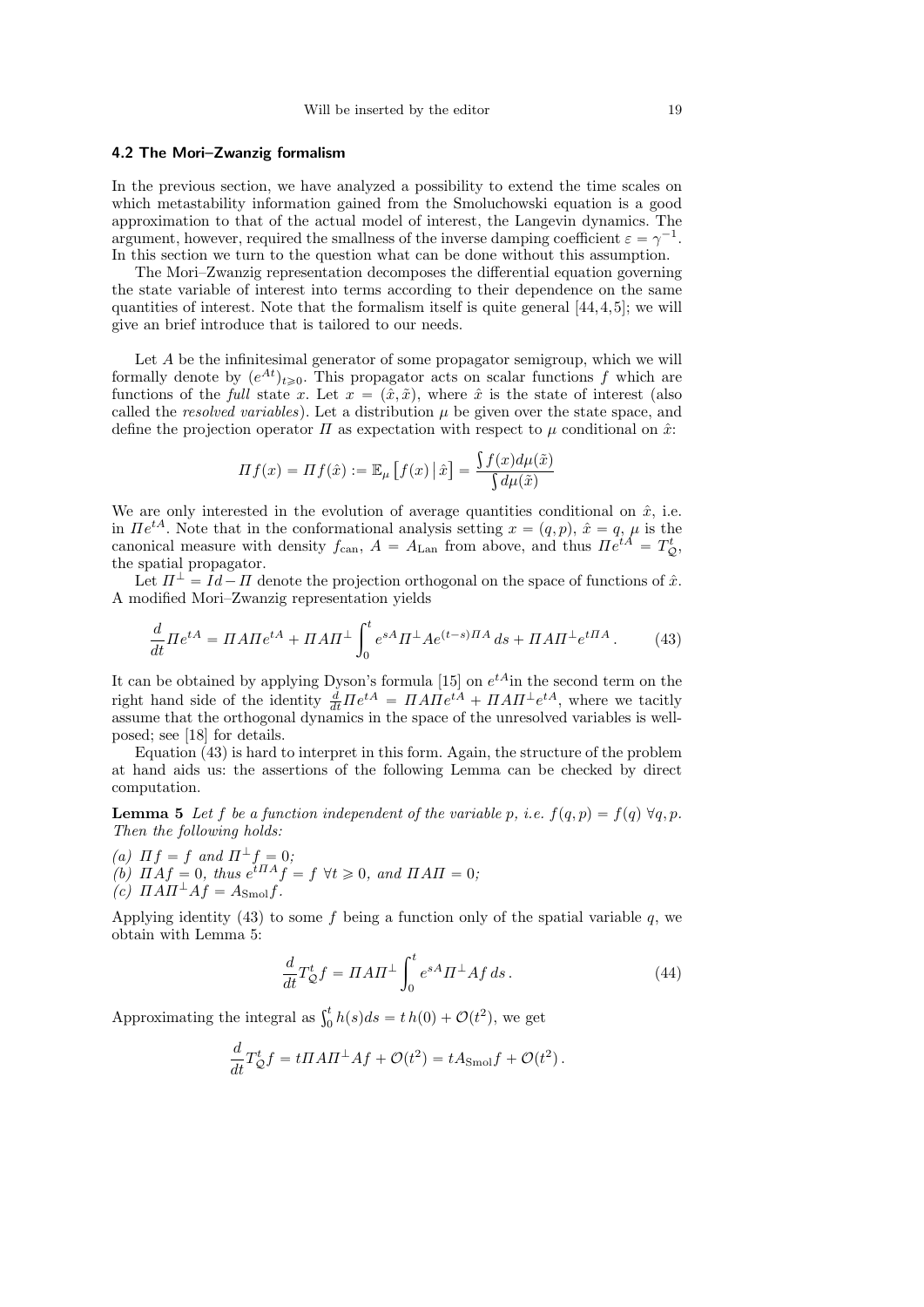Integrating over t yields

$$
T_{\mathcal{Q}}^t f = f + \frac{t^2}{2} A_{\text{Smol}} f + \mathcal{O}(t^3).
$$
 (45)

This result can be seen as an analogue to (30), with the advantage that it has been derived from an *identity*, (44), which now offers the possibility of a systematic exploitation of quadrature rules of increasing order to approximate the integral on its right hand side. To this end, note that the range of  $\Pi^{\perp}$  is orthogonal to  $f_{\mathrm{can}}$ . Thus, by the considerations in the previous section,  $e^{tA} \Pi^{\perp} u = T_{\text{Lan}}^t \Pi^{\perp} u$  decays exponentially as  $t \to \infty$ . This means that for some unknown  $\lambda < 0$  the integral in (44) has the as  $t \to \infty$ . This means that for some unknown  $\lambda < 0$  the integral in (44) has the form  $\int_0^t e^{-\lambda s} g(s) e^{\lambda s} ds$ , where  $g(s) e^{-\lambda s} = \mathcal{O}(1)$  as  $s \to \infty$ . Integrals with exponential weights can be approximated by the Gauß–Laguerre quadrature rule.

There are two issues which have to be addressed: the unknown  $\lambda < 0$  and that we do not have an explicit expression for the function  $g(s) = T_{\text{Lan}}^s H^{\perp} u$  for  $s > 0$ . For the former, one could use the eigenvalues of the Smoluchowski propagator as an initial guess, and try to refine this estimate subsequently. For the latter, bootstrapping techniques (just as used for the derivation of Runge–Kutta methods in numerical integration) could help us to approximate  $q(s)$  from derivatives of q at  $s = 0$ .

We shall summarize which lines of attack so far the Mori–Zwanzig formalism offers to extend the time scales of approximation in molecular conformation analysis.

- 1. Based on (44) we are able to state a second-order accurate approximation of the spatial propagator by the Smoluchowski propagator. Using higher order quadrature rules (either based on Taylor expansions of the integrand or Gauß–Laguerre quadrature), it should be investigated whether simple higher order approximations can be derived as well.
- 2. Repeating the Mori–Zwanzig procedure starting from the decomposition

$$
\frac{d}{dt} \Pi e^{tA} = \Pi e^{tA} \Pi A + \Pi e^{tA} \Pi^{\perp} A,
$$

one arrives at different representations than (43). This is the usual approach (cf. [5]), as it allows the interpretation of the arising terms as "optimal prediction", "memory", and "noise", however does not lead as simply to (45) as (43) does. Nevertheless, it should be considered parallel to (43), as it may reveal other important characteristics of the spatial dynamics.

3. In [5], the short memory approximation  $\int_0^t h(s)ds \approx t h(0)$  has been used, however not for the position-momentum decomposition that we consider here. In the same work, different projections  $\Pi$  have been considered, e.g. finite rank projections to a set of basis functions. The results of Section 4.1 suggest, that a projection of the spatial dynamics to the space spanned by dominant eigenfunctions of the Smoluchowski propagator may give a good approximation for larger times as well.

#### 4.3 Almost Markovian behaviour: on bounding the approximation time scales

For small t, the non-Markovianity of spatial dynamics is an important feature which characterizes the density transport and metastability. We have seen that a  $\lambda \in \sigma(S^t)$ satisfies  $\lambda \to 1$  as  $t \to 0$  with a rate of  $\mathcal{O}(\exp(-\kappa t^2/2))$  (for some suitable  $\kappa$ ), in contrast to the rate for semigroups of operators, which is  $\mathcal{O}(\exp(-\kappa t)).$ 

However, for larger t,  $S<sup>t</sup>$  exhibits a more regular, almost Markovian behaviour [3, 40]. We give ideas as to how this could be exploited for efficient computation of the eigenvalues of  $S<sup>t</sup>$  in this time region.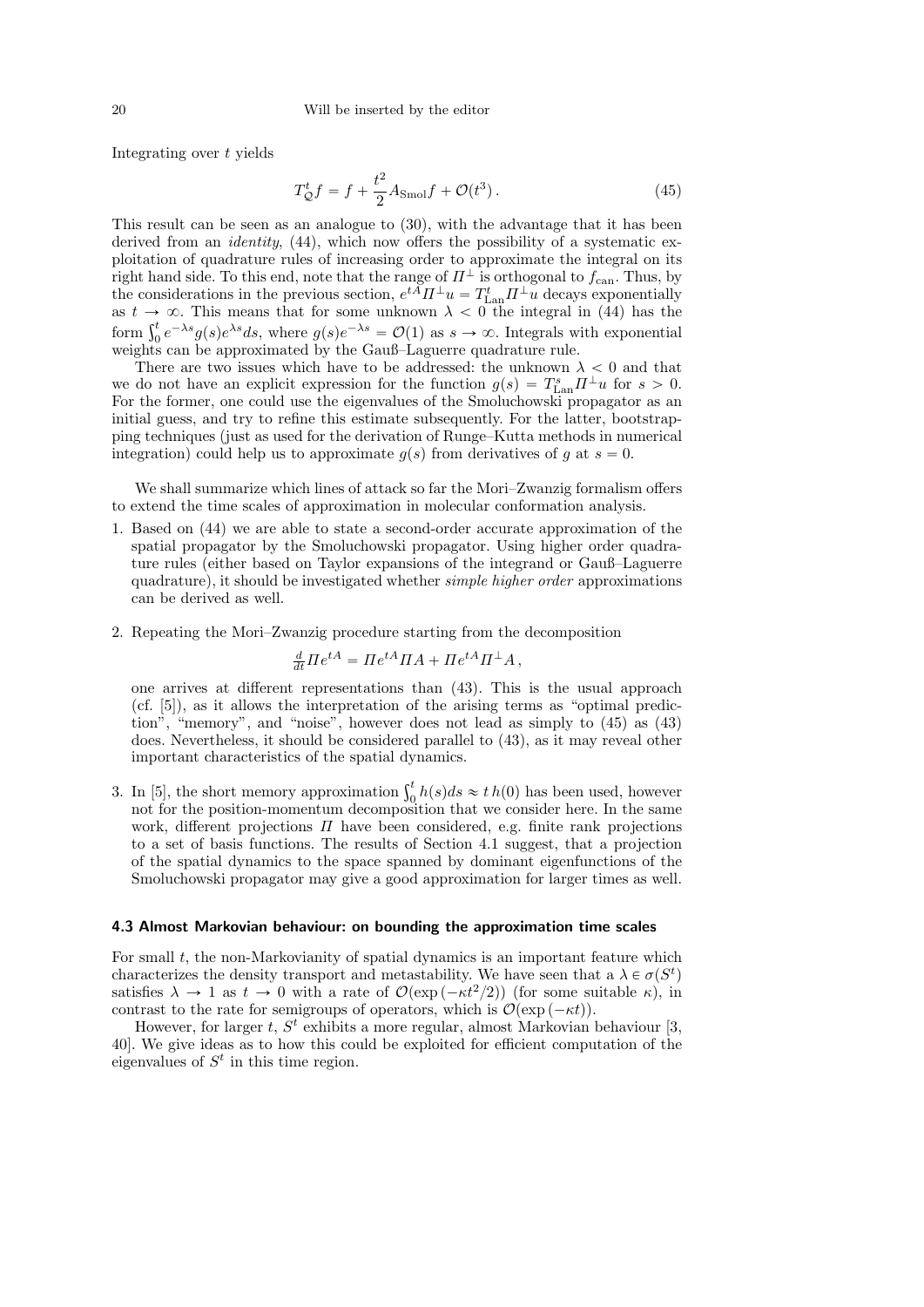Relaxation times for momenta distributions. Langevin dynamics, the underlying model of  $S<sup>t</sup>$ , is both Markovian and ergodic [29]. Due to ergodicity, we observe the convergence of any density to the canonical density  $f_{\text{can}}$ . Moreover, for sufficiently large damping, the relaxation of the momentum coordinates is significantly faster than of the position coordinates, which can be seen by considering the associated Fokker–Planck equation:

$$
\frac{\partial f}{\partial t} = (L_{\text{Ham}} + \gamma L_{\text{OU}})f, \quad \text{with} \quad L_{\text{OU}}g = \frac{1}{\beta} \Delta_p g + \nabla_p \cdot (gM^{-1}p) \,.
$$

Thus, higher friction  $\gamma$  implies that the Ornstein–Uhlenbeck-part dominates the time evolution. The solution of the Ornstein–Uhlenbeck Fokker–Planck equation is

$$
g(t,p) = \int_{\mathcal{P}} K(t,p,r)g(0,r)dr,
$$
\n(46)

with

$$
K(t, p, r) = (\det(2\pi \beta^{-1} C(t)))^{-1/2} \exp\left(-\frac{\beta}{2} (p - re^{-\gamma t})^T C(t)^{-1} (p - re^{-\gamma t})\right).
$$

and the covariance matrix

$$
C(t) = M\left(\mathrm{id} - e^{-2\gamma M^{-1}t}\right).
$$

Observe that the time variable t appears in K always multiplied by  $\gamma$ . Thus, the larger the damping  $\gamma$ , the more rapidly  $g(t, \cdot)$  tends towards the stationary solution:

$$
\lim_{t\to\infty} K(t,p,r) = f_{\mathcal{P}}(p).
$$

This suggests that we can find an *optimal lag time*  $\tau$ , such that for all  $t \geq \tau$  and for all  $f: \mathcal{X} \to \mathbb{R}$ 

$$
P_{\text{Lan}}^t f(q, p) \approx f^t(q) f_{\text{can}}(q, p)
$$

for some  $f^t: \mathcal{Q} \to \mathbb{R}$ .

We use this to argue in favor of "almost-Markovianity" of  $S<sup>t</sup>$ : In the following let  $t \geq \tau$ . For  $u: \mathcal{Q} \to \mathbb{R}$  there is an  $u^t: \mathcal{Q} \to \mathbb{R}$  such that

$$
P_{\text{Lan}}^t(u(q)f_{\text{can}}(q,p)) \approx u^t(q)f_{\text{can}}(q,p).
$$

Using this and the semi-group property of  $P_{\text{Lan}}^t$ , we get

$$
S^{2t}u(q) = \frac{1}{F(q)} \int_{\mathcal{P}} P_{\text{Lan}}^{2t} (u(q) f_{\text{can}}(q, p)) dp
$$
  
\n
$$
\approx \frac{1}{F(q)} \int_{\mathcal{P}} P_{\text{Lan}}^{t} (u^{t}(q) f_{\text{can}}(q, p)) dp
$$
  
\n
$$
= S^{t}u^{t}(q)
$$
  
\n
$$
= S^{t} \left( \frac{1}{F(q)} \int_{\mathcal{P}} u^{t}(q) f_{\text{can}}(q, p) dp \right)
$$
  
\n
$$
\approx S^{t} \left( \frac{1}{F(q)} \int_{\mathcal{P}} P_{\text{Lan}}^{t} (u(q) f_{\text{can}}(q, p)) dp \right)
$$
  
\n
$$
= (S^{t})^{2} u(q).
$$

Inductively, it follows that  $S^{nt} \approx (S^t)^n$  for  $t \geq \tau$ , so in this sense,  $S^t$  is almost a semigroup for big enough t. As the relaxation rate in (46) scales with  $1/\gamma$ , we expect the optimal lag time to do the same.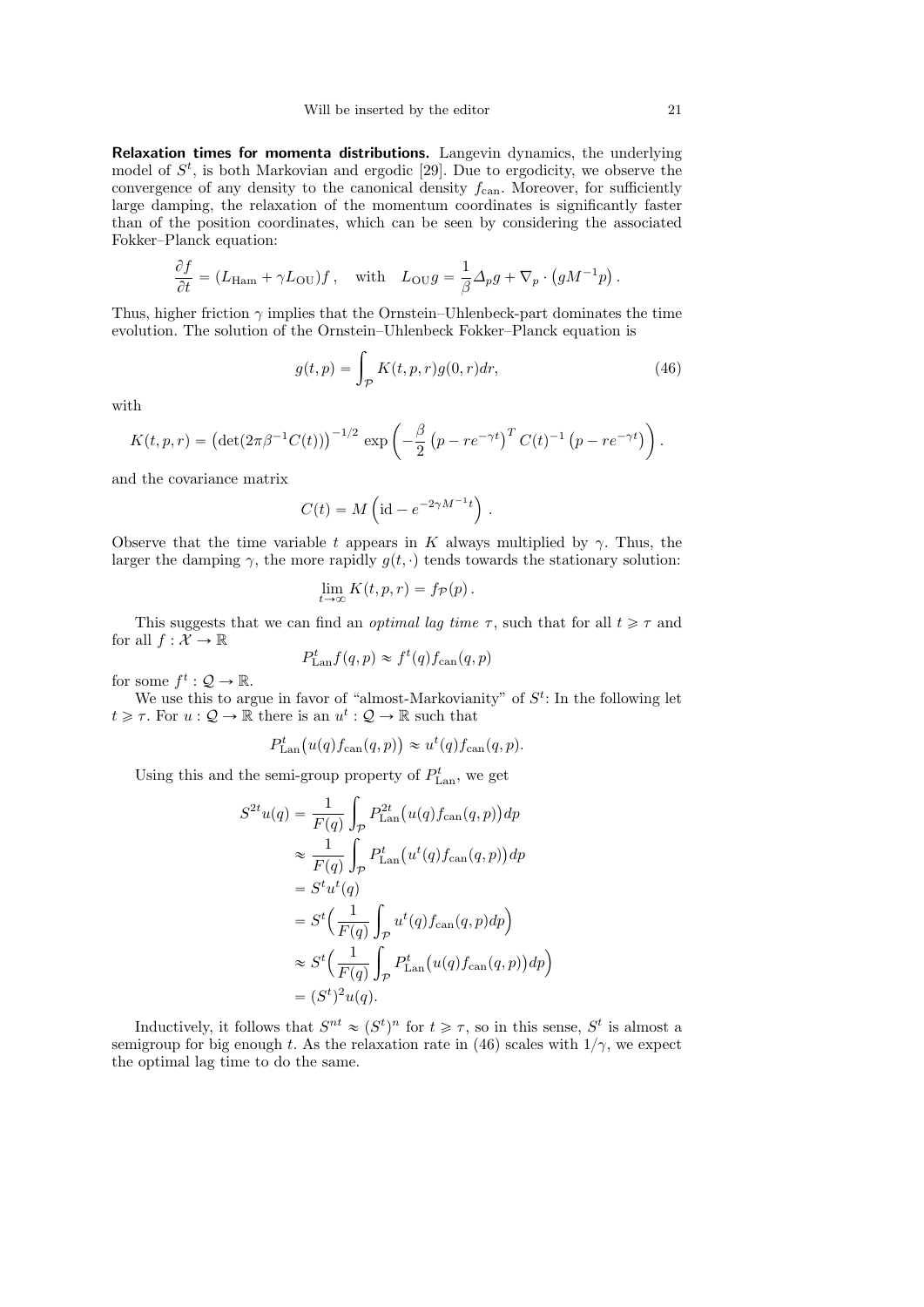**Extrapolating the restored operator.** Now assume that  $\tau > 0$  is small enough to allow  $R^{\tau}$  (or  $E^{\tau}$ ) to be a reasonable approximation to  $S^{\tau}$ . Then

$$
S^{(n\tau)} \approx (S^{\tau})^n \approx (R^{\tau})^n.
$$

We validate this with a simple numerical example. Using the one-dimensional periodic double-well potential introduced in Section 4.1, we want to compute the second largest eigenvalue  $\lambda^1(S^t) < \lambda^0(S^t) = 1$ , which provides insights into the stability of the two metastable sets, as of Theorem 2. Note that  $\lambda^1(R^t)$  does not provide a good approximation for t significantly larger than  $\tau$ , as the error assymptotics of Corollary 2 only hold for  $t \to 0$ .

With damping  $\gamma = 5$ , a choice of  $\tau = 1/\gamma = 0.2$  seems reasonable, as by visual inspection,  $\lambda^1(S^t)$  in this region begins to show exponential decay. Moreover,  $R^{\tau}$  and  $E^{\tau}$  still approximate  $S^{\tau}$  well enough:

$$
|\lambda^1(S^{\tau}) - \lambda^1(R^{\tau})| \approx 0.15
$$
,  $|\lambda^1(S^{\tau}) - \lambda^1(E^{\tau})| \approx 0.12$ .

Figure 4.3 compares  $\lambda^1(S^t)$  with  $\lambda^1$ (  $S^{\tau}$ <sup>n</sup>,  $\lambda^{1}$ (  $(R^{\tau})^n$  and  $\lambda^1$  (  $(E^{\tau})^n$  for  $n = 1, ..., 10$ . As an error estimate for the eigenvalues, we get



Fig. 3. Dominant eigenvalue of  $S<sup>t</sup>$  and its approximations

$$
\left|\lambda(S^{n\tau})-\lambda\big((R^{\tau})^n\big)\right|\leq \left|\lambda(S^{n\tau})-\lambda\big((S^{\tau})^n\big)\right|+\left|\lambda\big((S^{\tau})^n\big)-\lambda\big((R^{\tau})^n\big)\right|
$$
  

$$
\leq \left|\lambda(S^{n\tau})-\lambda(S^{\tau})^n\right|+\left|\lambda(S^{\tau})-\lambda(R^{\tau})\right|^n,
$$

with using the binomial formula to obtain the second inequality. The first term on the right hand side depends on the relaxation of the underlying process after lagtime  $\tau$ , and (for fixed n) decreases with increasing  $\tau$ . The second term depends on the approximation error of  $R^{\tau}$  on  $S^{\tau}$  and increases with increasing  $\tau$ . A balance between these two error sources must thus be found. Typically, the optimal lag time lies in the approximation region of  $R<sup>t</sup>$  and  $E<sup>t</sup>$  only for high damping  $\gamma$ . This may or may not correspond to the physical model at hand, and is a significant limitation of the eigenvalue extrapolation method. Alternative restored operators (as proposed in Section 4.2) may allow the application for smaller values of  $\gamma$ .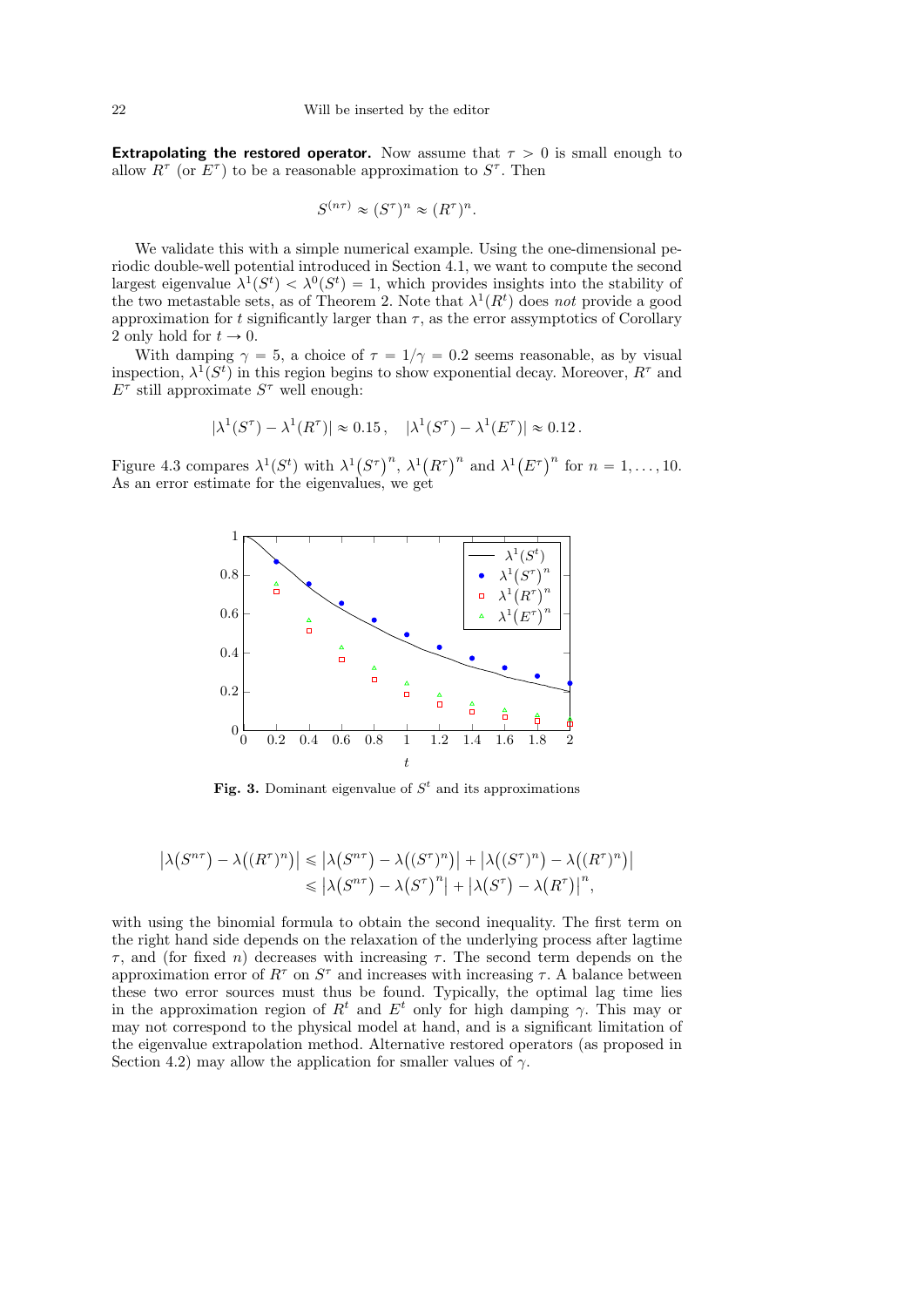## 5 Discussion

We have considered the dynamics of the position coordinate for a molecular dynamics system given by the Langevin process in thermal equilibrium. After deriving the high friction limit in generalized coordinates, and obtaining the associated Kramers– Smoluchowski dynamics, we have seen that the Smoluchowski equations show up in the evolution of the position coordinates also for any  $\gamma$ , in the short time asymptotics after rescaling time according to  $t \mapsto t^2/2$ . This can be extended from position coordinates to essential and reaction coordinates (shown for the scalar case here). Finally, we discussed possible approaches to stretch the approximation time scales of these pseudo generator methods. Here we argued that these time scales on which a good approximation has to be achieved, are actually finite due to the ergodicity of the Langevin process, and their upper bound decreases with increasing damping  $\gamma$ .

The numerical experiments in [2] suggest that our theoretical findings on the asymptotic approximation error can be extended to the dominant spectrum as well, hence that the approach is applicable for metastability analysis. In order to be applicable to bio-chemically relevant systems, two main points have to be addressed:

(a) Extension of the approximation quality for larger time scales.

An important aspect of the pseudo generator approach is that it gives a practical tool to systematically derive coarse-grained models of molecular motion by projecting the dynamics onto a subspace of essential coordinates. It is yet unclear, however, how the projection onto essential coordinates influences the approximation quality of the projected pseudo generator  $G_2^{\text{ess}}$  on the original process. We expect the dominant eigenfunctions of  $G_2^{\text{ess}}$  to be usable to reliably identify metastable sets, if the selected essential coordinates are slow-moving in comparison to the "non-essential" coordinates. A perturbation expansion in the style of Section 4.1 might be be able to provide a rigorous error estimate, and identify the role of the non-essential coordinates in the approximation. Also, the involvement of higher order derivatives of  $S_{\text{ess}}^t$  in the approximation scheme seems promising (cf. [4]). Taking into account higher order terms in the derivation of the pseudo generators seems especially useful when accurate coarse-grained diffusion models in terms of few collective variables are sought in cases when no explicit small parameter is available and therefore traditional averaging or homogenization methods to eliminate unresolved degrees cannot be applied [26, 28].

(b) Numerical discretization.

We derived a differential operator expression for projected pseudo-generators in essential coordinates  $(G_2^{\text{ess}}, \text{cf. Lemma 4})$  and saw that this operator has a simple, closed form that can again be interpreted as the generator of a diffusion process. The discretization of this operator via spectral collocation, however, seems to be somewhat more difficult: While for the unprojected operator,  $G_2$ , the collocation matrix can be set up analytically, for the projected one high-dimensional integrals over non-essential degrees of freedom are involved. Sampling-based quardature seems to be the natural treatment here (see  $[6, 20, 27]$ ).

Further, even if the reduction to a comparatively small number of reaction coordinates can be carried out, the discretization of the corresponding pseudo generators will become computationally challenging due to the curse of dimension if there are more than, say, six of these degrees of freedom. On the other hand, the macroscopic dynamics of the molecular system is taking place on an essentially one-dimensional skeleton: Apart from motion within metastable states (i.e. the conformations of the molecule), the vast majority of conformational transitions occur along a few dominant, low dimensional transition pathways [13, 14, 42]. While metastable states correspond to densities which are almost fixed points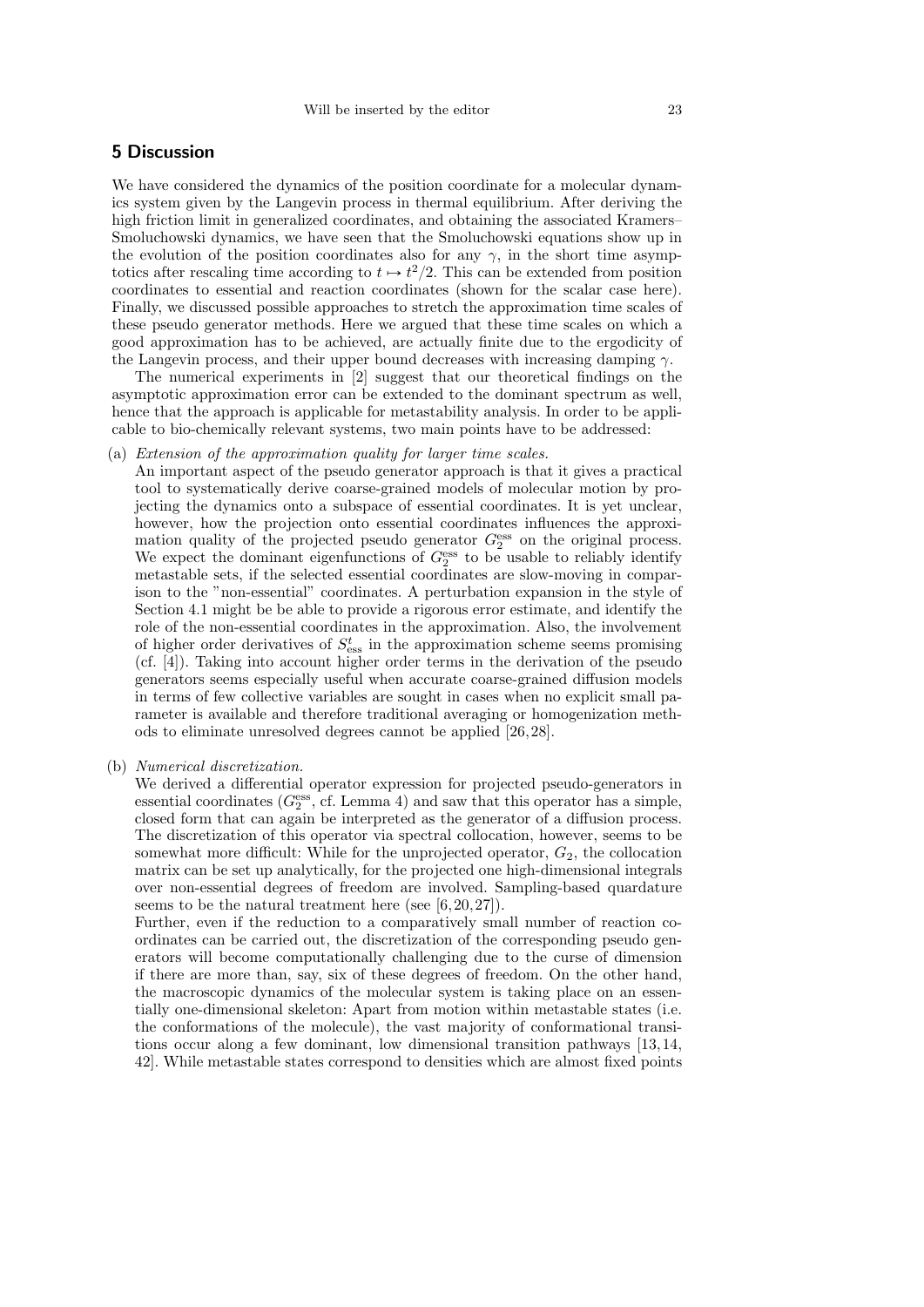under the action of some transfer operator, the transitions can be modelled as curves in the space of densities. This picture alludes to numerical techniques for computing low-dimensional (invariant) sets in systems with higher dimensional state spaces  $[8, 9]$ , using ansatz functions of higher smoothness in combination with a meshfree approach [43].

## A Coordinate expressions for the Smoluchowski equation

In order to compute the right hand side in  $(12)$  explicitly, we observe that, for functions  $\psi = \psi(u, t),$ 

$$
A_{\text{Ham}}\psi = (G^{-1}v) \cdot \nabla \psi
$$

where  $\nabla \psi(u, t)$  is understood as the derivative with respect to the spatial argument, here  $u$ . Upon noting that

$$
A_{\rm OU}(\gamma^{-1}v) = -G^{-1}v,
$$

with  $A_{\text{OU}}$  acting component-wise from the left, we find that

$$
A_{\text{OU}}^{-1}A_{\text{Ham}}\psi = -(\gamma^{-1}v) \cdot \nabla \psi
$$

for the action of  $A_{\text{OU}}^{-1}$  on  $A_{\text{Ham}}\psi \in \text{ran } A_{\text{OU}}$ . Therefore

$$
A_{\text{Ham}} A_{\text{OU}}^{-1} A_{\text{Ham}} \psi = \sum_{i,j} \gamma^{ij} \left[ \frac{\partial}{\partial u_j} \left( V + \frac{1}{2} v \cdot G^{-1} v \right) \right] \frac{\partial \psi}{\partial u_i}
$$

$$
- \sum_{i,j} \left( G^{-1} v \right)_i \left[ \frac{\partial}{\partial u_i} \left( \gamma^{-1} v \right)_j \right] \frac{\partial \psi}{\partial u_j}
$$

$$
- \sum_{i,j} \left( G^{-1} v \right)_i \left( \gamma^{-1} v \right)_j \frac{\partial^2 \psi}{\partial u_j u_i},
$$

where upper indices indicate inverse matrices, i.e.,  $\gamma^{ij} = (\gamma^{-1})_{ij}$ . Using the identity

$$
\int_{\mathbb{R}^d} v \cdot Bv \, \varrho_u(v) \, dv = \frac{1}{\beta} \text{tr}(GB) \, , \quad B \in \mathbb{R}^{d \times d} \, ,
$$

with  $\varrho_u$  as given by (13), we can easily evaluate the integral in (12), which yields

$$
\bar{A}\psi = \sum_{i,j} \left[ \gamma^{ij} \left( -\frac{\partial V}{\partial u_j} + \frac{1}{2\beta} \text{tr} \left( G^{-1} \frac{\partial G}{\partial u_j} \right) \right) \frac{\partial \psi}{\partial u_i} + \frac{1}{\beta} \left( \frac{\partial \gamma^{ij}}{\partial u_j} \frac{\partial}{\partial u_i} + \gamma^{ij} \frac{\partial^2 \psi}{\partial u_i u_j} \right) \right].
$$

In the last equation we have used the shorthand

$$
\bar{A}\psi = -\int_{\mathcal{P}} \left( A_{\text{Ham}} A_{\text{OU}}^{-1} A_{\text{Ham}} \psi \right) \varrho_u(v) \, dv \,,
$$

Employing Jacobi's formula  $(\det G)' = \det G \operatorname{tr}(G^{-1}G')$  and the fact that  $\det G =$ det  $M \det(\nabla \Phi^T \nabla \Phi)$ , the above expression for  $\overline{A}$  can be recast as desired:

$$
\bar{A} = \beta^{-1} \tilde{\Delta} - \nabla V \cdot \tilde{\nabla} ,
$$

where

$$
\tilde{\nabla} = \gamma^{-1} \nabla
$$
 and  $\tilde{\Delta} = \frac{1}{\sqrt{\det \gamma}} \nabla \cdot (\sqrt{\det \gamma} \gamma^{-1} \nabla),$ 

denote gradient and Laplace-Beltrami operator with respect to  $\gamma$ . Note that  $\bar{A}$  no longer depends on the constant mass matrix M.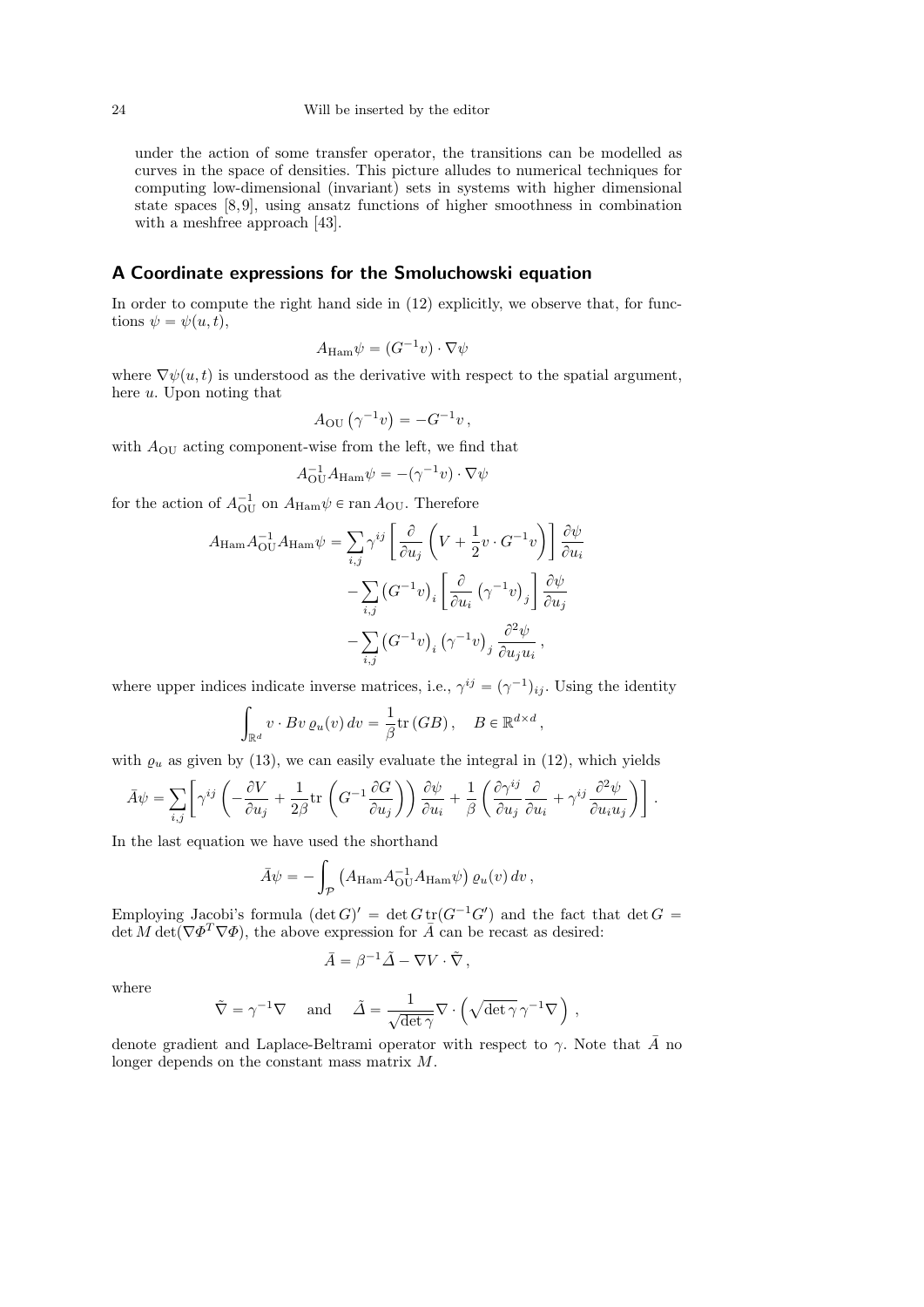### **References**

- 1. R. B. Best and G. Hummer. Coordinate-dependent diffusion in protein folding. Proc. Natl. Acad. Sci. USA, 107(3):1088–1093, 2010.
- 2. A. Bittracher, P. Koltai, and O. Junge. Pseudo generators of spatial transfer operators. Preprint, 2014. arXiv: 1412.1733.
- 3. J. D. Chodera, W. C. Swope, J. W. Pitera, and K. A. Dill. Long-time protein folding dynamics from short-time molecular dynamics simulations. *Multiscale Modeling*  $\mathcal{B}$ Simulation, 5(4):1214–1226, 2006.
- 4. A. J. Chorin, O. H. Hald, and R. Kupferman. Optimal prediction and the Mori–Zwanzig representation of irreversible processes. Proceedings of the National Academy of Sciences, 97(7):2968–2973, 2000.
- 5. A. J. Chorin, O. H. Hald, and R. Kupferman. Optimal prediction with memory. Physica D: Nonlinear Phenomena, 166(3):239–257, 2002.
- 6. G. Ciccotti, T. Lelivre, and E. Vanden-Eijnden. Projection of diffusions on submanifolds: Application to mean force computation. Comm. Pure Appl. Math., 61(3):371–408, 2008.
- 7. C. Cramer. Essentials of Computational Chemistry. Wiley, 2004.
- 8. M. Dellnitz and A. Hohmann. A subdivision algorithm for the computation of unstable manifolds and global attractors. Numerische Mathematik, 75(3):293–317, 1997.
- 9. M. Dellnitz and O. Junge. On the approximation of complicated dynamical behaviour. SIAM J. Num. Anal., 36(2), 1999.
- 10. P. Deuflhard, M. Dellnitz, O. Junge, and C. Schütte. Computation of essential molecular dynamics by subdivision techniques. In Computational molecular dynamics: challenges, methods, ideas, pages 98–115. Springer, 1999.
- 11. P. Deuflhard and M. Weber. Robust Perron cluster analysis in conformation dynamics. Linear Algebra Appl., 398:161–184, 2004. Special Issue on Matrices and Mathematical Biology.
- 12. A. R. Dinner, A. ali, L. J. Smith, C. M. Dobson, and M. Karplus. Understanding protein folding via free-energy surfaces from theory and experiment. Trends in Biochemical  $Sciences, 25(7):331 - 339, 2000.$
- 13. W. E and E. Vanden-Eijnden. Metastability, conformation dynamics, and transition pathways in complex systems. In Multiscale modelling and simulation, pages 35–68. Springer, 2004.
- 14. W. E and E. Vanden-Eijnden. Towards a theory of transition paths. Journal of statistical physics, 123(3):503–523, 2006.
- 15. D. J. Evans and G. P. Morriss. Statistical mechanics of nonequilibrium liquids. Anu E Press, 2007.
- 16. H. Federer. Geometric measure theory, volume 1996. Springer New York, 1969.
- 17. C. Gardiner. Stochastic Methods: A Handbook for the Natural and Social Sciences. Springer, 2009.
- 18. D. Givon, R. Kupferman, and O. H. Hald. Existence proof for orthogonal dynamics and the Mori–Zwanzig formalism. Israel Journal of Mathematics, 145:221–241, 2004.
- 19. C. Hartmann. Model Reduction in Classical Molecular Dynamics. PhD thesis, Freie Universität Berlin, 2007.
- 20. C. Hartmann. An ergodic sampling scheme for constrained Hamiltonian systems with applications to molecular dynamics. J. Stat. Phys., 130(4):687–711, 2008.
- 21. C. Hartmann and T. Yanao. The falling cat problem and shape effects in small molecules in a random environment: a case study. Mol. Phys., 111(22-23):3534–3545, 2013.
- 22. W. Huisinga and B. Schmidt. Metastability and dominant eigenvalues of transfer operators. In B. Leimkuhler, C. Chipot, R. Elber, A. Laaksonen, A. Mark, T. Schlick, C. Schütte, and R. Skeel, editors, New Algorithms for Macromolecular Simulation, volume 49 of Lecture Notes in Computational Science and Engineering, pages 167–182. Springer Berlin Heidelberg, 2006.
- 23. I. Karatzas. Brownian motion and stochastic calculus, volume 113. Springer, 1991.
- 24. H. A. Kramers. Brownian motion in a field of force and the diffusion model of chemical reactions. Physica, 7(4):284–304, 1940.